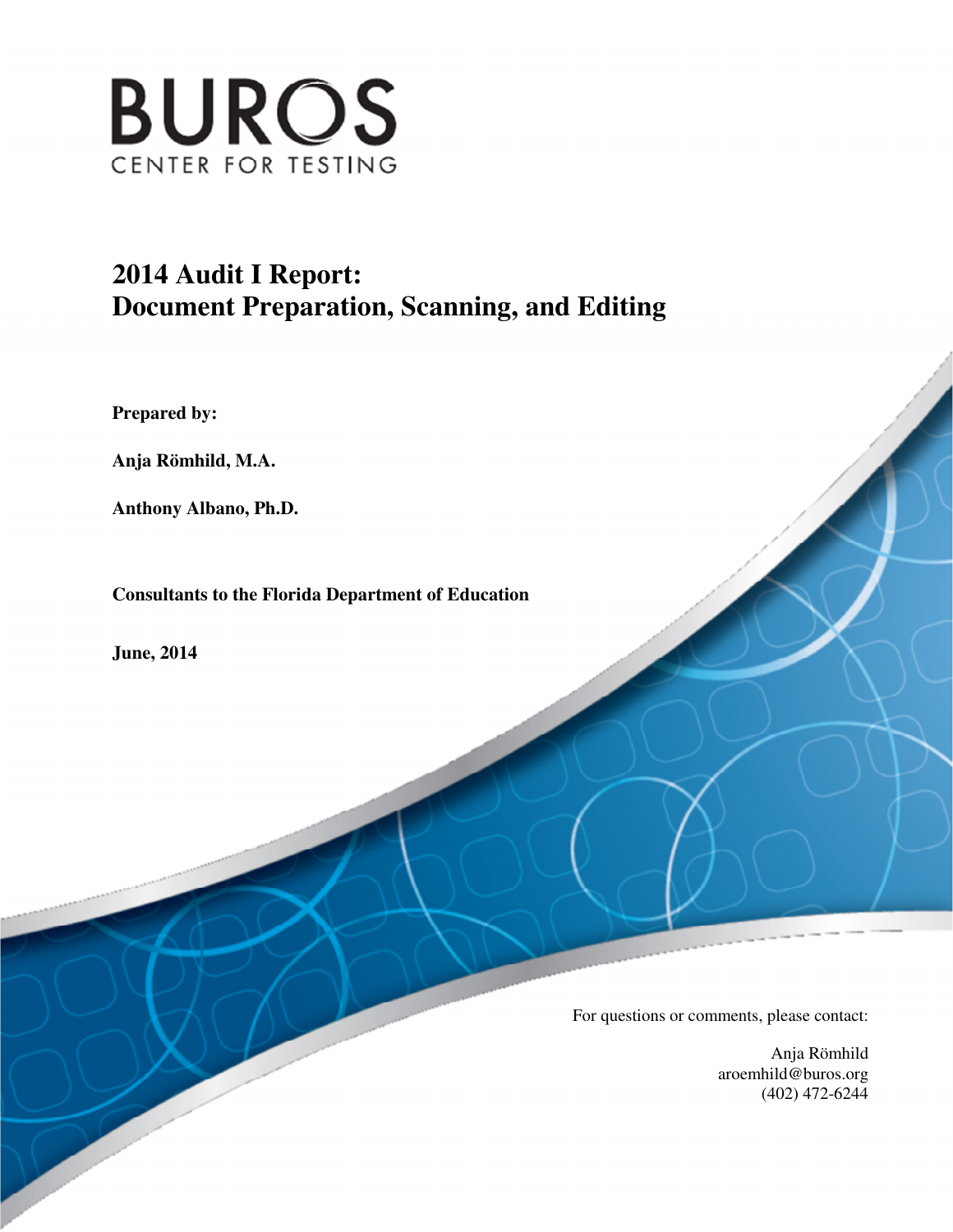#### **Introduction**

 As part of an annual review of key operations for Florida's statewide assessment program, the Buros Center for Testing conducted a review of the document preparation, scanning, and editing operations used for processing FCAT 2.0 Reading, Mathematics, and Science test documents. Two three-day site visits were conducted from May 5 to 7, 2014, to observe processes at Pearson facilities in Iowa City, IA, and Austin, TX. In addition, various documents and materials were reviewed, and scan accuracy checks of small samples of test documents were performed at each site. This report summarizes our observations and findings of the document preparation, scanning, and editing processes as implemented by Pearson. Documentation of the two site visits is provided in the Appendix.

#### **Document Receipt**

 FCAT 2.0 test answer documents are packed in boxes by Florida schools and then shipped on pallets by the school districts to the Pearson scanning facilities in Iowa City, IA, and Austin, TX. Once pallets are received and unloaded from the truck, a Pearson employee sorts boxes by testing program and document type identified by the color-coded shipping label, then logs the receipt of each box using a bar code scanner. The color codes on the shipping labels indicate the type of test document contained in the box, which allows Pearson to quickly identify boxes that require special handling. For example, a white shipping label indicates that the box contains large-print answer documents that must be handled separately by Pearson's transcription team. Other scanned information on the shipping label identifies the testing program (Florida), the school, and the school district that sent the boxes. The information is entered into a tracking database that verifies that only expected shipments are received. Boxes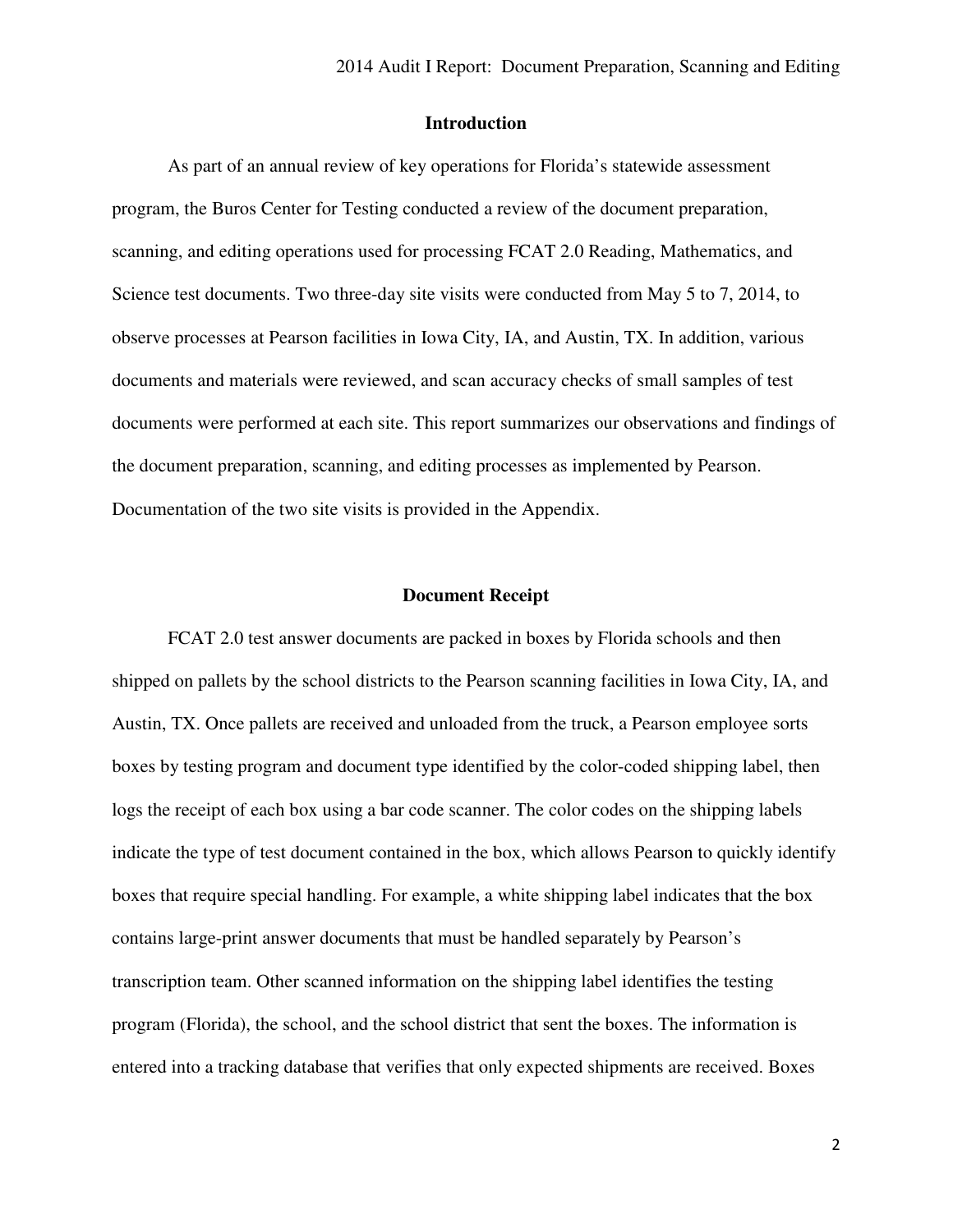with missing or erroneous information on the label are brought to the attention of the program management team for resolution.

 Boxes labeled for regular scanning operations are repalleted, and a pallet tag is created that registers each box on the pallet. Pallets are then moved to the document preparation/batching station. Special documents (large print and one-item-per-page) are sent to the in-house transcription team at the Iowa City facility. Any special documents erroneously received at the Austin site are first inspected by a Pearson program team member for completeness and then sent on to the Iowa City facility. Braille answer documents are collected and shipped to a Braille transcription contractor.

 The receiving areas at both facilities appeared clean and organized. Pallets pertaining to the same testing program were kept together and processed quickly. Any incomplete shipments of boxes or boxes requiring special handling were held to the side and away from the main work area, ensuring that those boxes could be easily found.

#### **Document Preparation and Batching**

 In order to prepare test documents for scanning, they must first be removed from boxes, inspected for extraneous materials, and organized into batches. At the document preparation/batching station, a Pearson employee first checks off each box on the pallet tag before opening it. A batcher then unpacks the contents of the box, removing any packing materials. To ensure that all boxes are completely empty, employees ask each other in a buddy-check system to verify that nothing is remaining in the box before it is discarded.

 Prior to shipping, school administrators have bundled test answer documents from each school and attached a document count form that identifies the school, district, and grade level of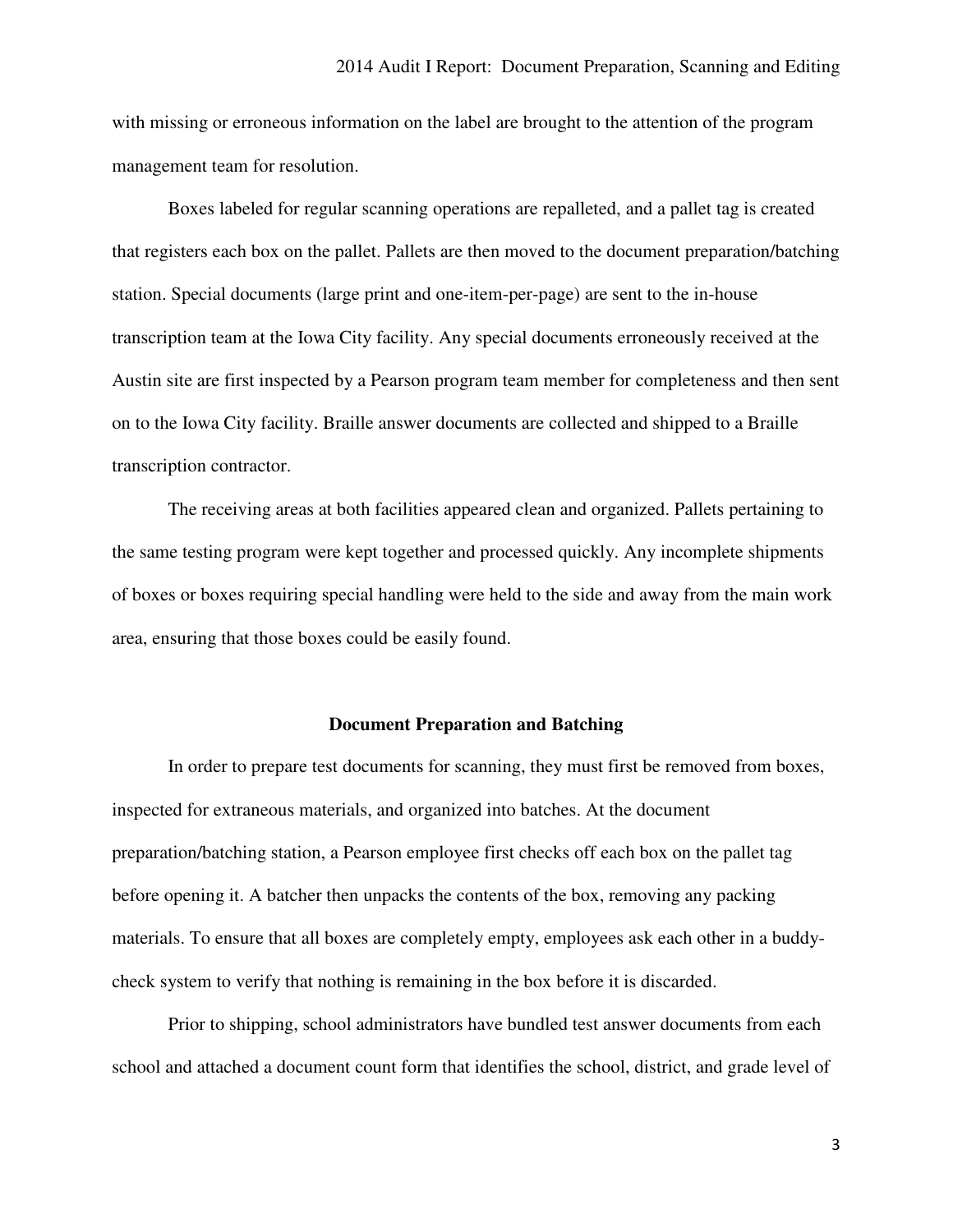the documents in the bundle and provides a document count number. For each bundle, the batcher first verifies this information with the information on the first test answer document and then inspects the bundle for any extraneous materials such as sticky notes, bands, or scratch paper, which are removed. Any extraneous materials with written information are stored by the program management team and can be retrieved up to a year later should those materials be found to contain any scorable student responses.

 After documents have been inspected, the batcher stacks the test answer documents to a predefined height, beginning each stack with a diagnostic test sheet. A red X is marked on the side of the stack, which is used as a visual cue for the intactness of the stack. Within each stack, the document count forms separate the sets of test answer documents from different schools. Information on the form is later read during scanning and used to verify identifying information on each test answer document as well as to verify that the correct number of documents from each school has been scanned.

 Up to 12 stacks are placed on a batch cart that is identified by a batch cart tag. Each individual stack also receives a batch/stack header placed on top of it. This form, along with the batch cart tag, facilitates tracking of the location of test documents during the remaining operations. Once a batch cart has been filled, the batcher fills out a control sheet and takes the cart to a quality control area. A separate group of Pearson employees verifies that the contents of the batch cart are correctly identified on the batch cart tag and the batch/stack headers and then logs the information, along with an estimated document count, into the Work Flow Management system. After sign-off, batch carts are moved to a humidity-controlled holding area in preparation for scanning.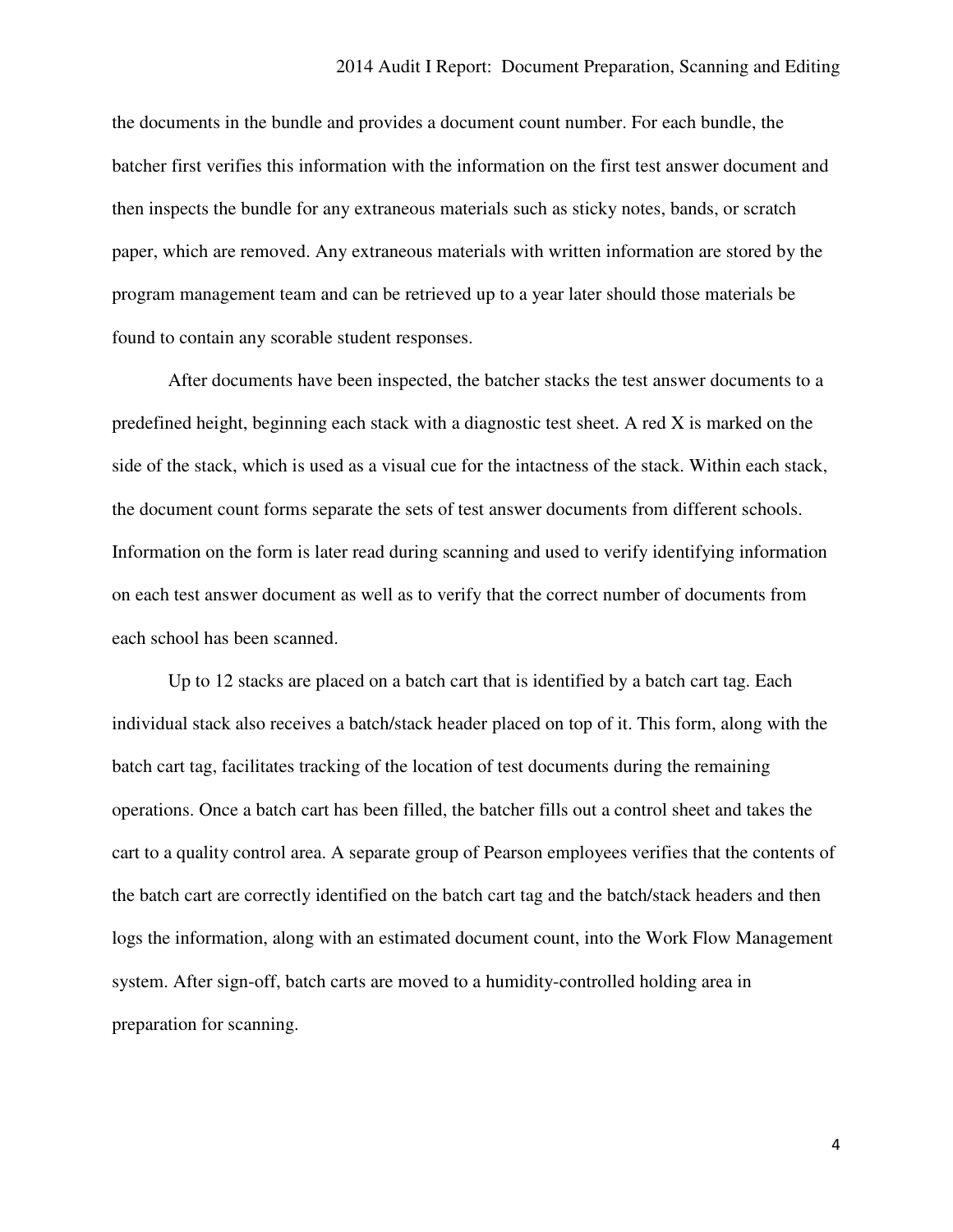organized and incorporated several checks to ensure that all test documents are captured and placed into appropriate batches. Even during high-volume operations, the work process remained orderly and consistent. Various senior and lead staff members monitored the work flow throughout and were available to provide support when needed. The document preparation and batching stations at both Pearson facilities were well

#### **Slitting and Scanning**

 After test answer documents have been batched, they are held for eight hours in a humidity-controlled holding area in order to acclimate test documents to an optimal moisture level. Controlling the moisture level of the test documents reduces interruptions during scanning, for example, interruptions that are the result of pages sticking together or are due to small changes in the paper size affecting the processing of calibration marks on those pages. Each batch cart is assigned an acclimation time to indicate the earliest possible time test documents can be scanned. A moisture probe is inserted into several stacks on a batch cart beginning with stacks in the middle of each cart shelf. When the probe indicates a moisture level below a criterion value, the cart is ready for scanning. If the moisture level is too high, then the cart remains in the acclimation area until the moisture level has sufficiently decreased. The acclimation area at the Austin site is located within the humidity-controlled hall where scanning operations take place. The Iowa City facility has a separate acclimation room in addition to the humidity-controlled scanning work area where the acclimation process can be accelerated if needed.

 In addition to the moisture check, another quality control check is performed prior to scanning operations during which a Pearson employee verifies the content of each batch cart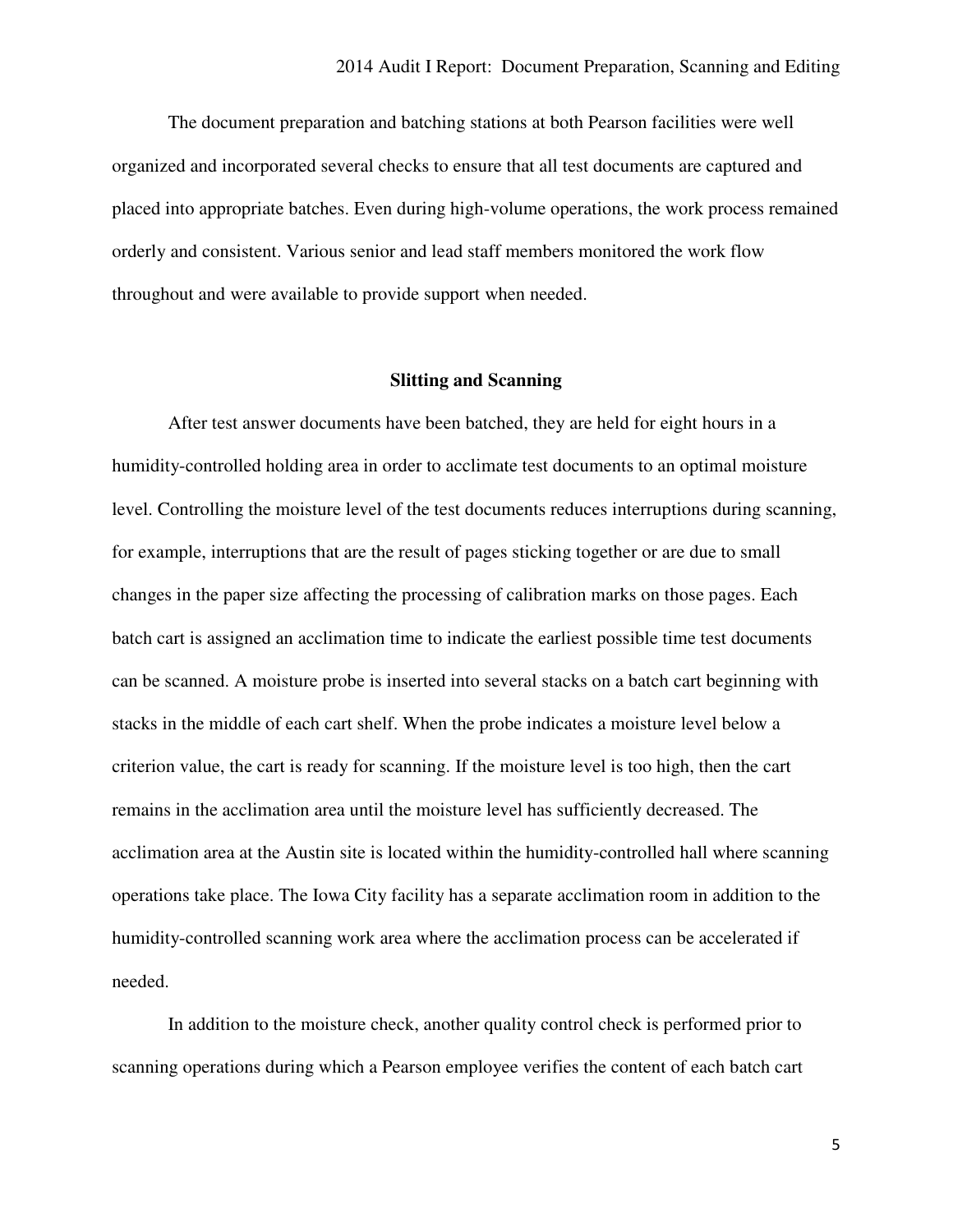with the information on the batch cart tag and batch/stack headers before assigning it to a slitting station. Because FCAT 2.0 test answer documents consist of multi-page answer books, the pages of each answer book must be separated prior to scanning. Special slitting equipment is used that cuts off a small strip along the side where the document is bound. A Pearson operator first verifies the content of the batch cart with the batch cart tag and then prepares the slitting equipment by loading the appropriate program associated with the test documents. Several tests are run prior to using the equipment on the actual test documents, which ensures that the machine is correctly calibrated. Test answer documents are then loaded in smaller bundles onto the machine, which cuts off the bound edge of each document. During processing, the machine searches for various types of anomalies such as differential thickness, misalignment, or erroneous or damaged timing track marks on the document sheets. Excessive paper dust on the camera lens of the machine can also halt the process. Most issues are resolved by the machine operator based on established protocol. In cases of more serious issues, the program management team is alerted. The slit documents are placed back into their original stacks on the batch cart. The operator fills out the control sheet, and the cart is moved to the next available scanning station.

 Upon receiving a batch cart, each scanner operator first verifies the cart contents with its tags before preparing the scanner for processing. The operator loads the relevant scan program and runs a series of diagnostic tests to verify the correct calibration of the scanner. The scan program is restricted to the document types permitted under the testing program and will automatically shut down when it encounters an unexpected document type. In addition, the scanner also tracks the order of document pages and will stop the scan process when pages are out of order, missing, or in duplicate. When a scan is halted due to damaged timing track marks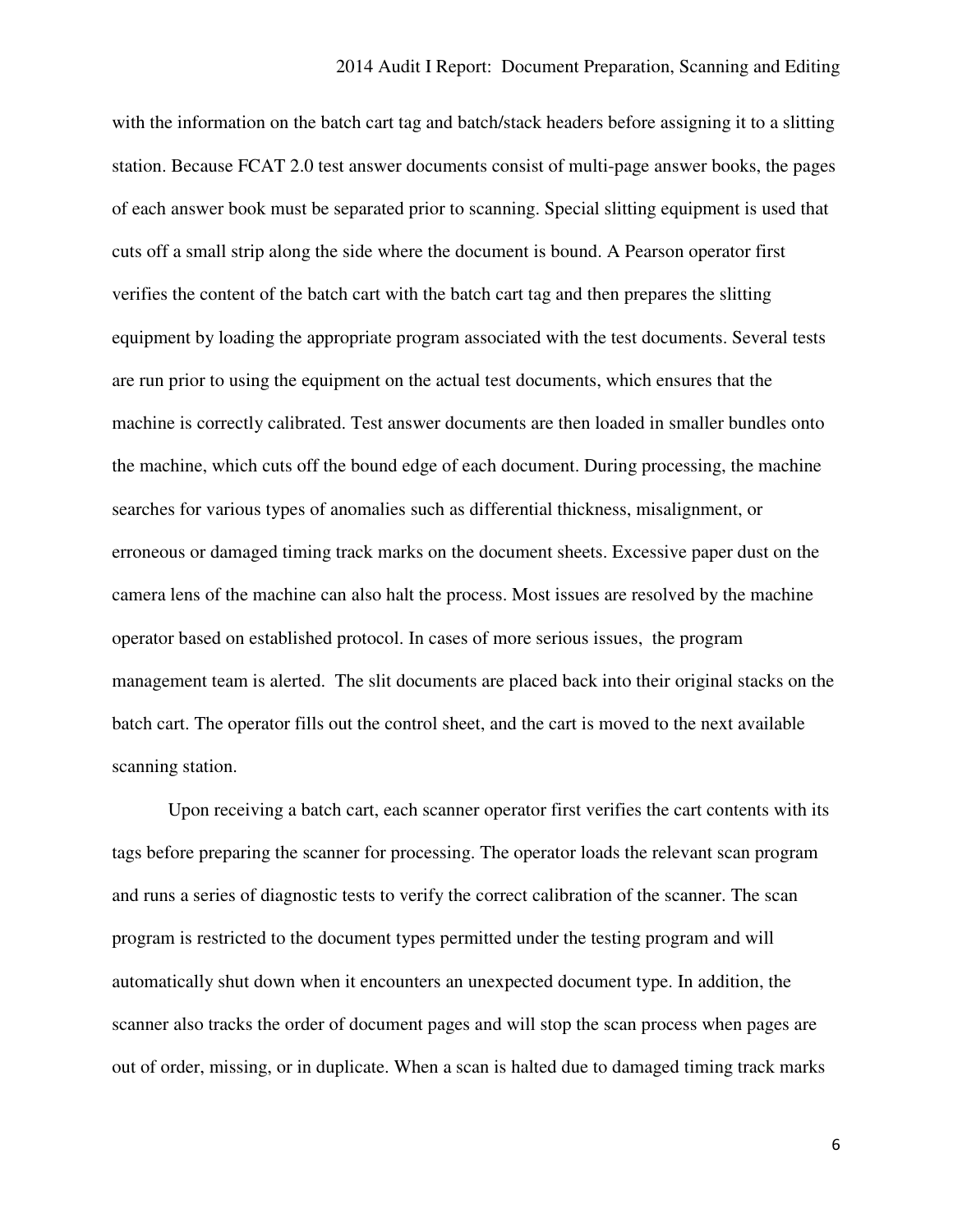on a page, special tape is used to repair the marks. Damaged or torn pages that cannot be repaired with tape are sent to hand editing where the pages are scanned using a flatbed scanner. Any serious issues that cannot be immediately addressed by the scanner operator are logged, and an alert is created. Support technicians and scan engineers continually monitor the performance of the scanning equipment and address any scanning-related alerts. Any issues that require resolution outside of scanning are alerted to the program team. Scanners undergo routine maintenance after every 2.5 to 3 million scanned document pages. Additionally, scanner calibration frequency reports are generated periodically in order to check the accuracy of mark intensity settings.

 During scanning, an electronic image is created, recording any pencil marks found on the page. The scanner automatically evaluates the intensity level of any pencil marks to bubbled or gridded items and data fields. The intensity level is evaluated on a hexadecimal scale (1-F) and must meet a minimum threshold value of 4 for the pencil mark to be recorded as a response. This information is then used to determine whether a mark is an erasure or a so-called multigrid response, which is defined as a pencil mark that differs from a second mark by no more than one intensity level. Multigrid responses are recorded with an asterisk symbol and lead to an incorrect score for the student. Erasures are identified as pencil marks that differ by more than one intensity level from a second mark with a higher intensity level. Per item or data field, only pencil marks with the two highest intensity levels are recorded.

 It is our impression that the decision rules for the identification of erasures and multigrids are generally appropriate for the task at hand. In particular, the recording of erasures constitutes valuable information for follow-up analyses that are already being conducted by FDOE. During an accuracy check of a small sample of Grade 3 Reading test answer documents and their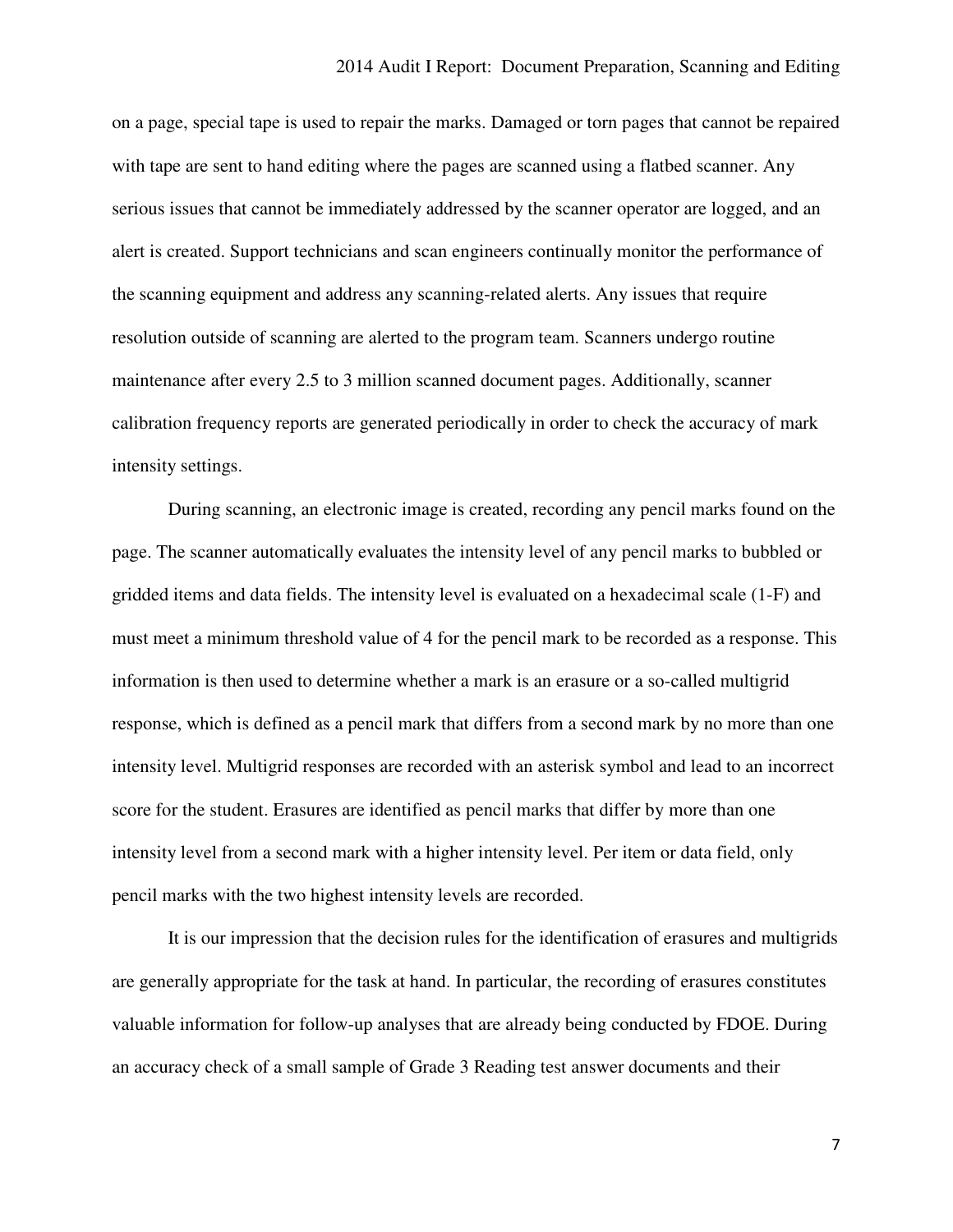electronic records, we observed that on one occasion a true multigrid response, that is, a response of two intentional pencil marks that had not been erased, were in fact recorded as one valid item response and one erasure mark due to the fact that the marks differed by more than one intensity level. This observation leads us to believe that not all recorded erasures are true erasures. This occurrence does not indicate that the pencil marks were inaccurately scanned and evaluated by Pearson. However, we point this incident out in order to make FDOE aware of its occurrence. Because FDOE already conducts erasure studies as part of its post-test analyses, it may be worthwhile to investigate whether the currently specified erasure decision rule (difference of two or more intensity levels) has an impact on student and demographic data. Specifically, it may be of value to investigate how frequently erasure marks that differ by just two or three intensity levels from an item response are occurring in order to evaluate the likelihood of possible false erasures we observed during our quality check. Such analysis, of course, would require that Pearson electronically store the intensity levels of pencil marks, which may not be the case.

 Overall, we find that the processes of slitting and scanning test documents are tightly organized and incorporate numerous checks and controls to ensure that incidents are minimized and test documents are correctly processed. Operators of the slitting and scanning equipment performed their work consistently and were supported by a large staff of technicians and scan engineers at all times. Scanners and slitting equipment were regularly maintained and appeared to perform reliably and without major incident during our site visits.

#### **Flatbed Scanning and Image Editing**

 holding area in the hand-editing hall where it is logged into the Work Flow Management system. After a batch of test documents has been scanned completely, the batch cart moves to a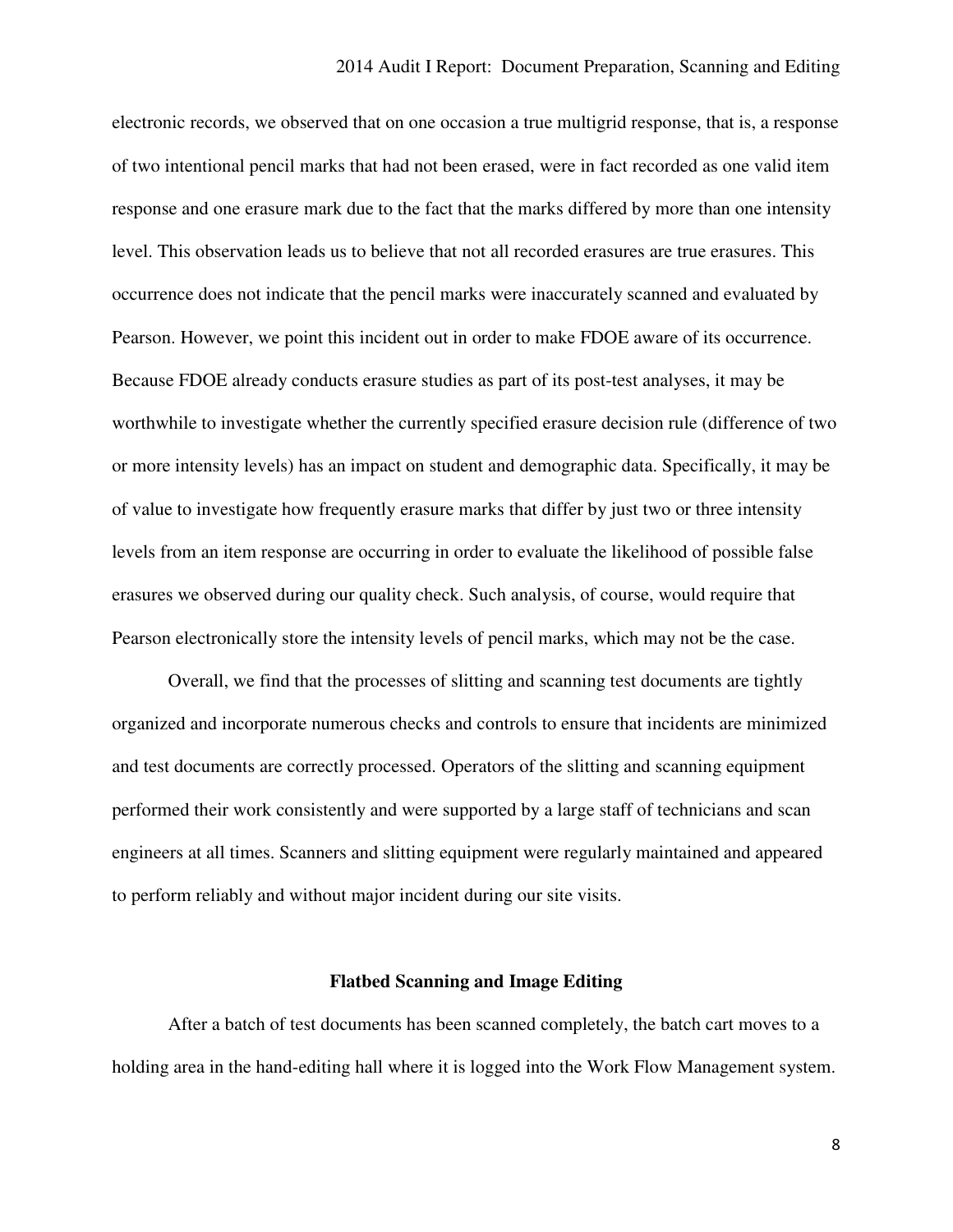Any alerts created during scanning that require resolution from the editing team are processed here. Alerts can include any discrepancies in the demographic and testing data on the header sheet of a test answer document; discrepancies in the document count number for a particular school; any missing, duplicate, or out-of-order document pages; and any document pages that were "unscorable" during scanning. Alerts are generally resolved by editors based on agreed- upon editing rules. Any issues that cannot be resolved with those rules are brought to the attention of the program team.

 Document pages that could not be processed during regular scanning are flatbed scanned, if the page is not too damaged or soiled. A Pearson editor locates the page in the batch using various identifying document codes. The flatbed scanner is then prepared by running specific diagnostic tests associated with the document type. After the page is scanned, the editor verifies that image clips were correctly placed to capture the relevant student data. A second team of editors then independently reviews the image clips in the Image Edit Program and key-enters the information. If any discrepancies occur in the entered data, a third senior or lead editor independently reviews the image clip and key-enters the information, which overrides the discrepant entry.

 One of the editing team's responsibilities is a quality check of a sample of scanned documents. One out of every 250 physical test answer documents is checked against its electronic scan record. If any discrepancies are found in the documents, the editors will correct those and create an alert to the program team. Our review of alert logs indicated that no additional edits were needed as a result of the quality check at that time.

 and controls, including a quality check of a sample of non-alerted test documents, are The editing processes appear to be logically and appropriately organized. Various checks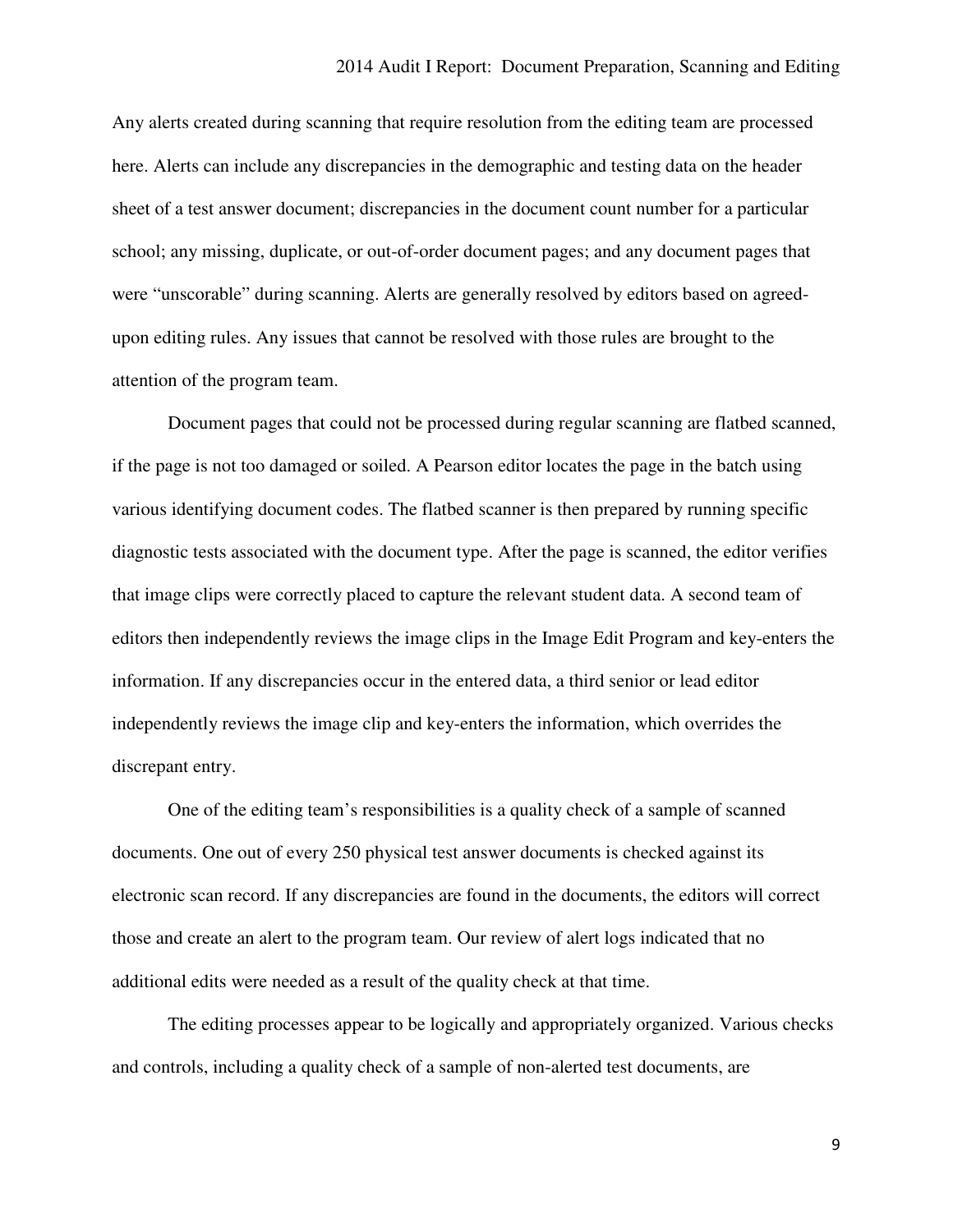implemented to ensure that student data is correctly captured in the electronic records. Editors appear to follow the agreed-upon editing and alert rules. Various senior and lead editing staff and program team members were readily available to provide additional support.

#### **Transcriptions**

 All Braille and large-print materials are sent to the Iowa City facility for processing. Each package is checked-in upon arrival. Braille documents are then sent to a third party (Florida Instructional Materials Center) for transcription, and are then returned to the Iowa City facility for processing. Large-print documents are transcribed on site. A special transcription process is required for tests taken in Braille or large-print format.

 which manages the transcription workflow and ensures that each document received progresses through each step in the transcription process. This process involves hand entering of student responses into regular-print documents. After a transcriber performs the initial hand entry, another employee performs a quality-control check on a sample of transcribed documents. If no errors are found within this sample of documents, the quality-control check is complete. If an error is found, additional samples are taken for further quality control. Following this quality- control check, the regular-print version of each large-print document is sent through the standard test processing. The large-print transcription begins with each document being entered in a tracking log,

 Training materials for transcribers appear to be comprehensive. The training materials outline the entire transcription process and include guidelines for commonly encountered scenarios where there may be conflicting information on documents. During the site visit, the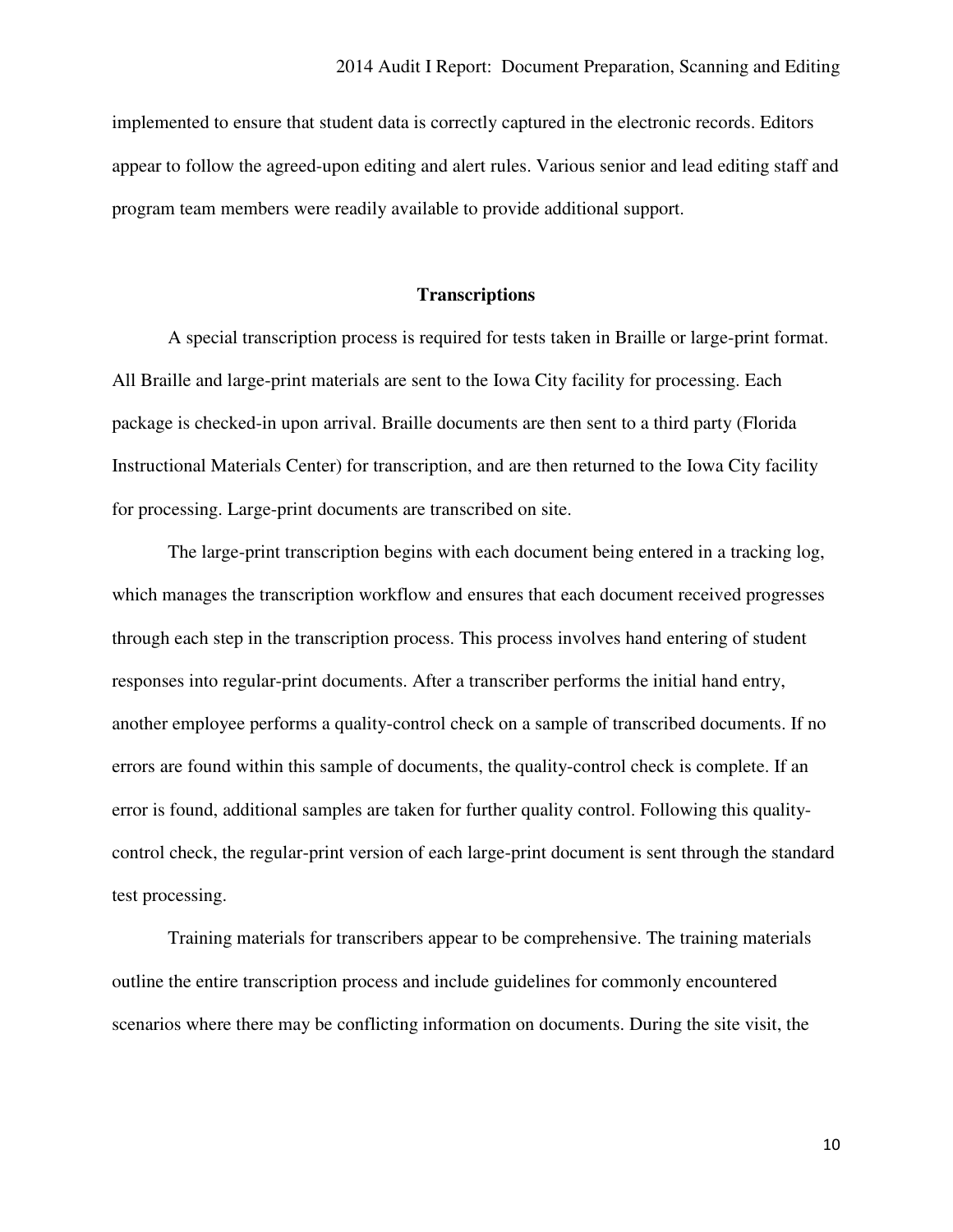transcription of large-print documents was completed without encountering any of these scenarios. As a result, no alerts were created in the transcription process.

#### **Document Storing and Retrieving**

 Once a batch cart has completed the operations cycle, it is returned to the warehouse and receiving area where the test answer documents are prepared for storage. Each individual stack on a batch cart remains intact for storage. A Pearson employee applies plastic straps to each stack and then places the stacks into a Gaylord storage box in a predetermined order that preserves the stack order on the batch cart. During loading, the Pearson employee scans each stack and registers it to the Gaylord item serial number, which allows future retrieval in the warehouse. Once a Gaylord has been filled, it is stored for up to two years in the warehouse area.

 The document storage system appears to be very effective in allowing quick access to test documents after they have been processed. The warehouses at both facilities appeared dry and clean, ensuring that test documents would not be damaged during storage.

#### **Site Security**

 to Pearson employees with electronic access badges. Visitors were to carry ID badges at all times and were accompanied by a Pearson employee at all times while on site. Pearson maintains various policy and 'plans of action' documents that outline comprehensive safety and data security measures. Both facilities appeared quite secure. Access to the main operations areas was restricted

#### **Overall Impressions**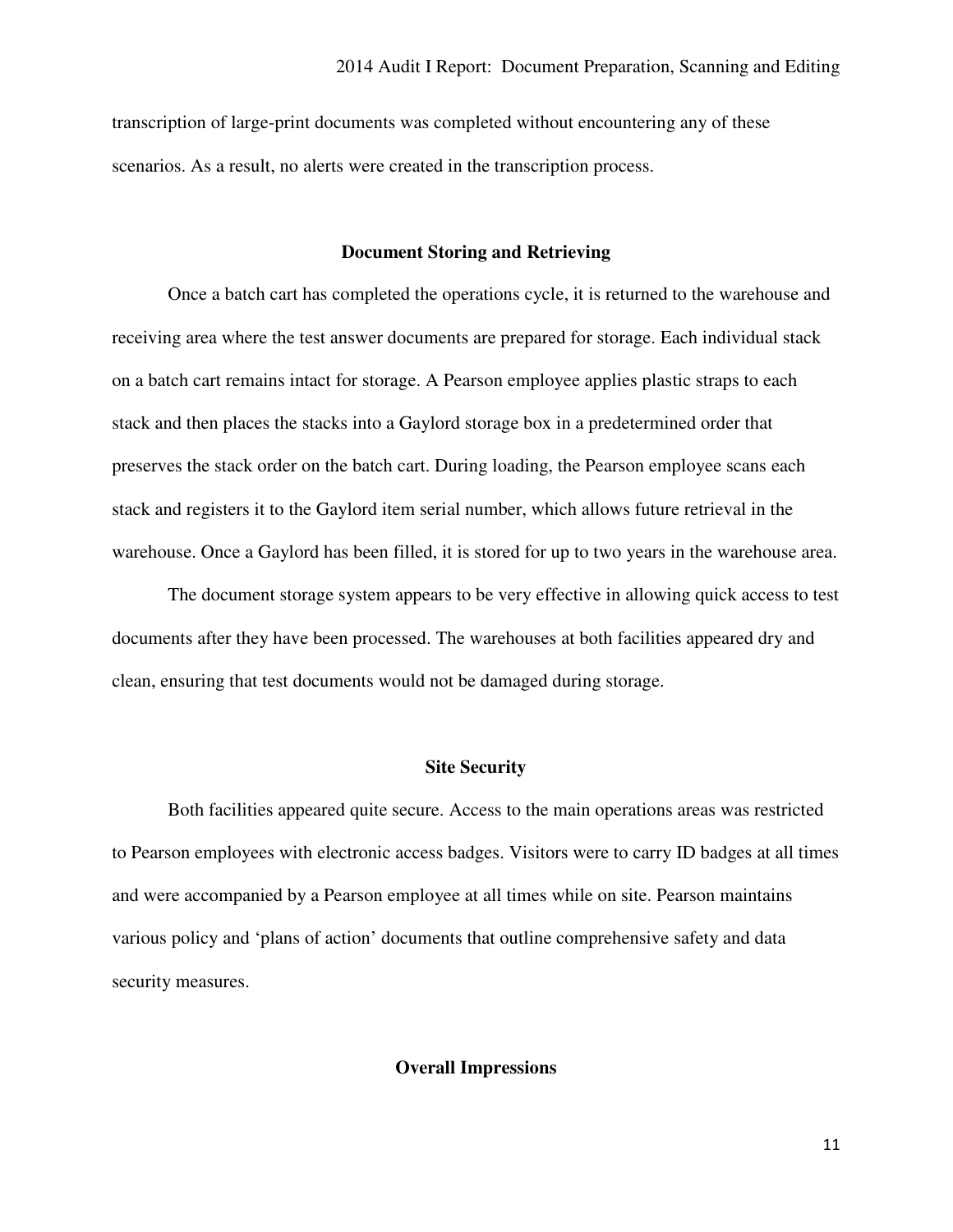The document preparation, scanning, and editing processes were well organized and were appropriately carried out in adherence to the requirements specified by FDOE. Both Pearson facilities operated with great efficiency and with competent and knowledgeable staff. It was evident that Pearson exercises great care in ensuring that all test documents are processed correctly and are accounted for at all times. A wide range of checks and controls that minimize the occurrence of incidents is implemented at numerous steps in the operations cycle. Adequate resolution processes have been developed to address any irregularities. The facilities maintain a high level of security and are clean and well maintained. Overall, we found that the document preparation, scanning, and editing processes are of high quality and were executed with great success.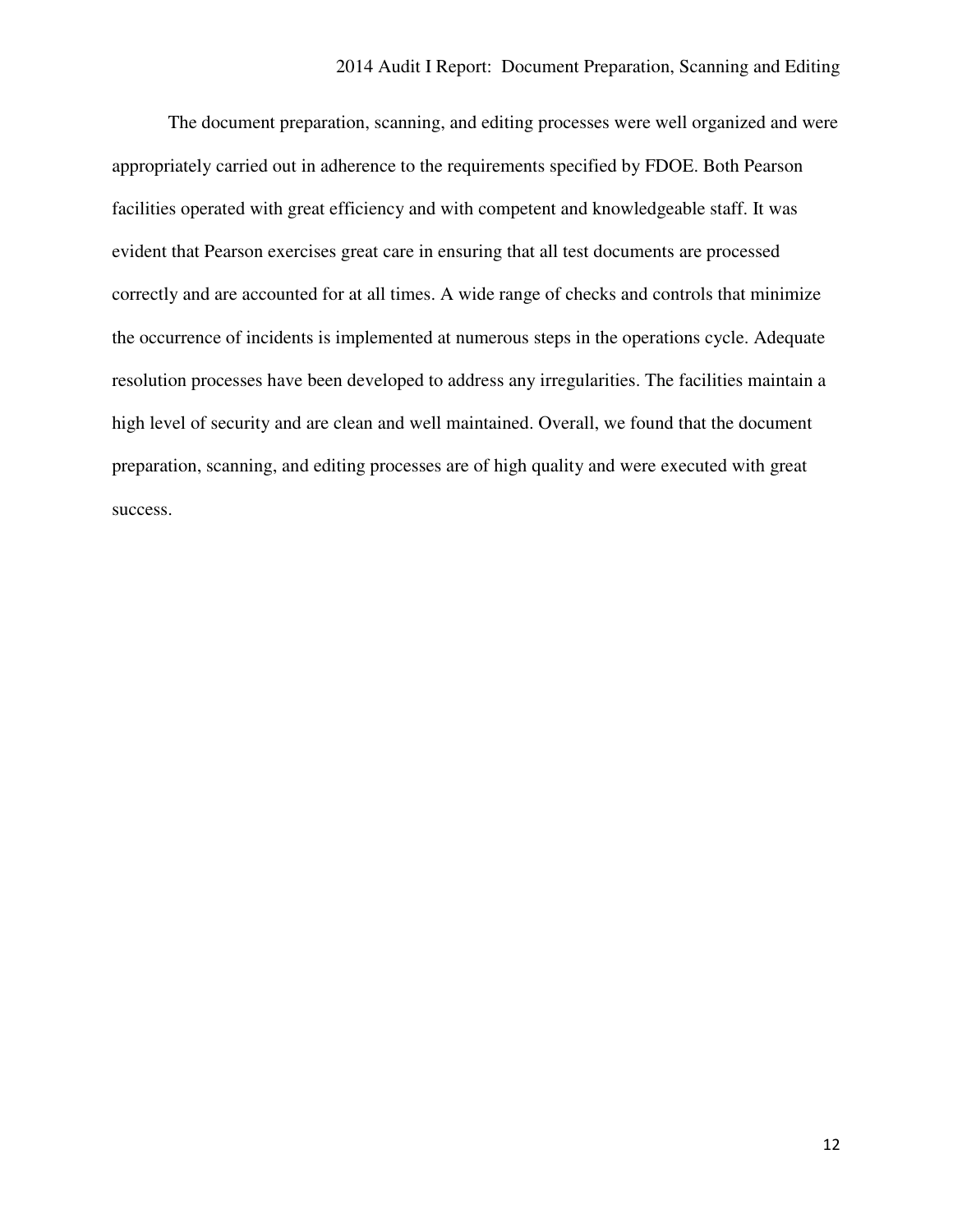### **Appendix**

- 1) Iowa City, IA: Document preparation and scanning site visit (May 5-7, 2014)
- 2) Austin, TX: Document preparation and scanning site visit (May 5-7, 2014)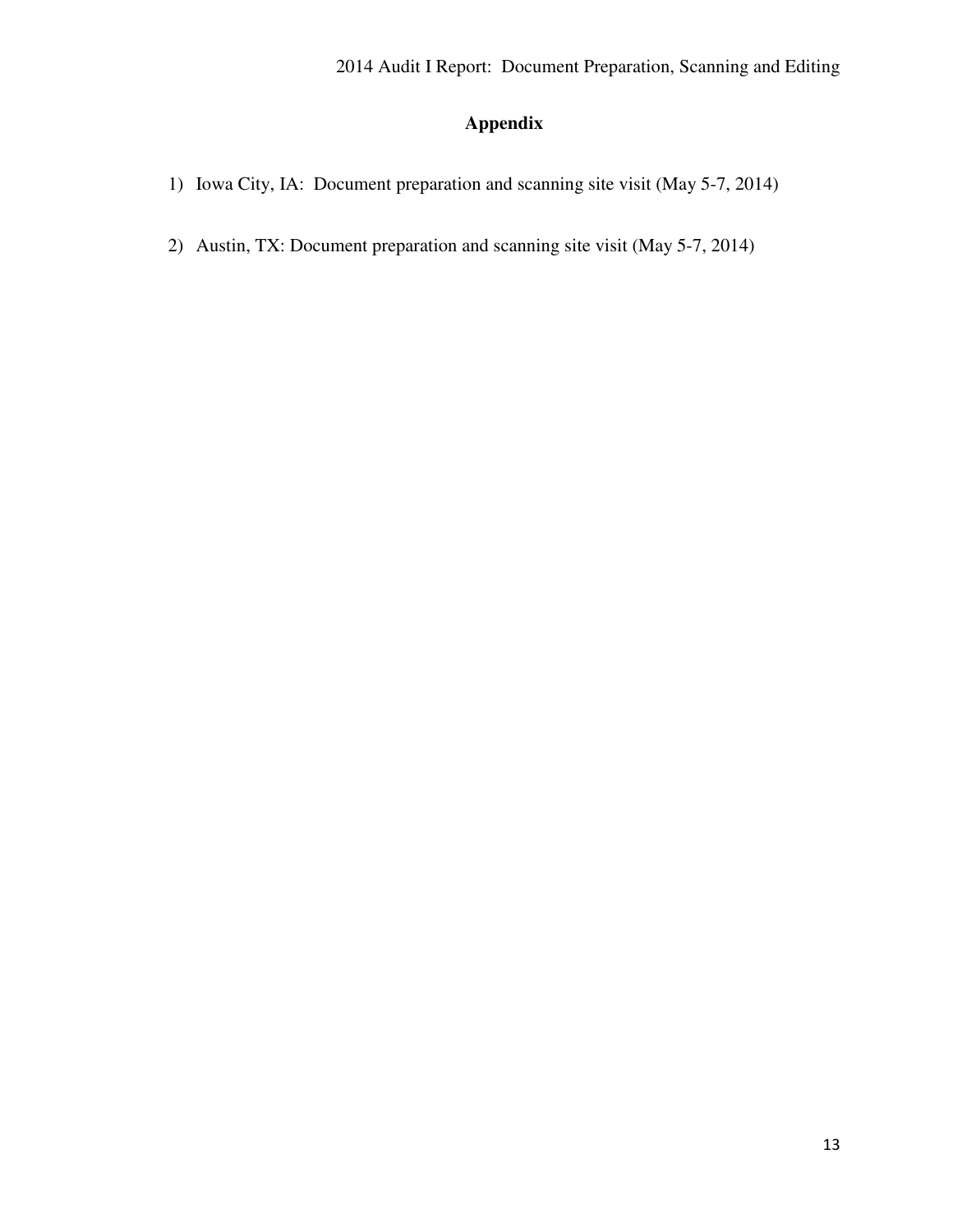## **Audit Checklist of FCAT 2.0 Document Preparation, Scanning, and Editing Processes**

| <b>CHECKLIST COMPLETED BY:</b> | Tony Albano                         |
|--------------------------------|-------------------------------------|
|                                | Pearson                             |
| LOCATION:                      | 2510 North Dodge Street             |
|                                | Iowa City, IA 52445                 |
| <b>ASSESSMENTS:</b>            | Spring 2014 FCAT 2.0 Grades 3-9 RMS |
| SITE VISIT DATES:              | $5/5/2014 - 5/7/2014$               |

| <b>TASKS/ACTIVITIES</b>                                                                                                                                  | <b>COMMENTS</b>                                                                                                                                                                                                                                                                                                                                                                                                                                                                                                                                                |
|----------------------------------------------------------------------------------------------------------------------------------------------------------|----------------------------------------------------------------------------------------------------------------------------------------------------------------------------------------------------------------------------------------------------------------------------------------------------------------------------------------------------------------------------------------------------------------------------------------------------------------------------------------------------------------------------------------------------------------|
| <b>REVIEW DOCUMENTS</b>                                                                                                                                  |                                                                                                                                                                                                                                                                                                                                                                                                                                                                                                                                                                |
| <b>Review Disaster Recovery Plan</b><br>Specific documents: Incident<br>Management Plan (3/24/2014) and<br><b>Business Recovery Plan</b><br>(10/21/2013) | These documents outline plans of action for a variety of<br>incidents that may occur at the Iowa City facility. The Incident<br>Management Plan is intended to ensure the health and safety of<br>individuals and to mitigate any negative impact on operations.<br>The Business Recovery Plan describes procedures for<br>reestablishing key processes in the event of an emergency.<br>These processes include receiving, data preparation, scanning,<br>data input, image and editing, customer management, production<br>control, and scanner engineering. |
|                                                                                                                                                          | Both documents are clear and comprehensive, and they appear<br>to address the procedures necessary to recover from an<br>emergency situation.                                                                                                                                                                                                                                                                                                                                                                                                                  |
| Review procedures to safeguard<br>Personally Identifiable Information                                                                                    | A document summarizes Pearson's policies on data security.<br>Data are encrypted and stored on Pearson's own servers. All<br>employees with access to data are trained in a security<br>awareness program. Firewalls and antivirus software are used.                                                                                                                                                                                                                                                                                                          |
| <b>OBSERVE CHECK-IN</b><br><b>PROCESS</b>                                                                                                                |                                                                                                                                                                                                                                                                                                                                                                                                                                                                                                                                                                |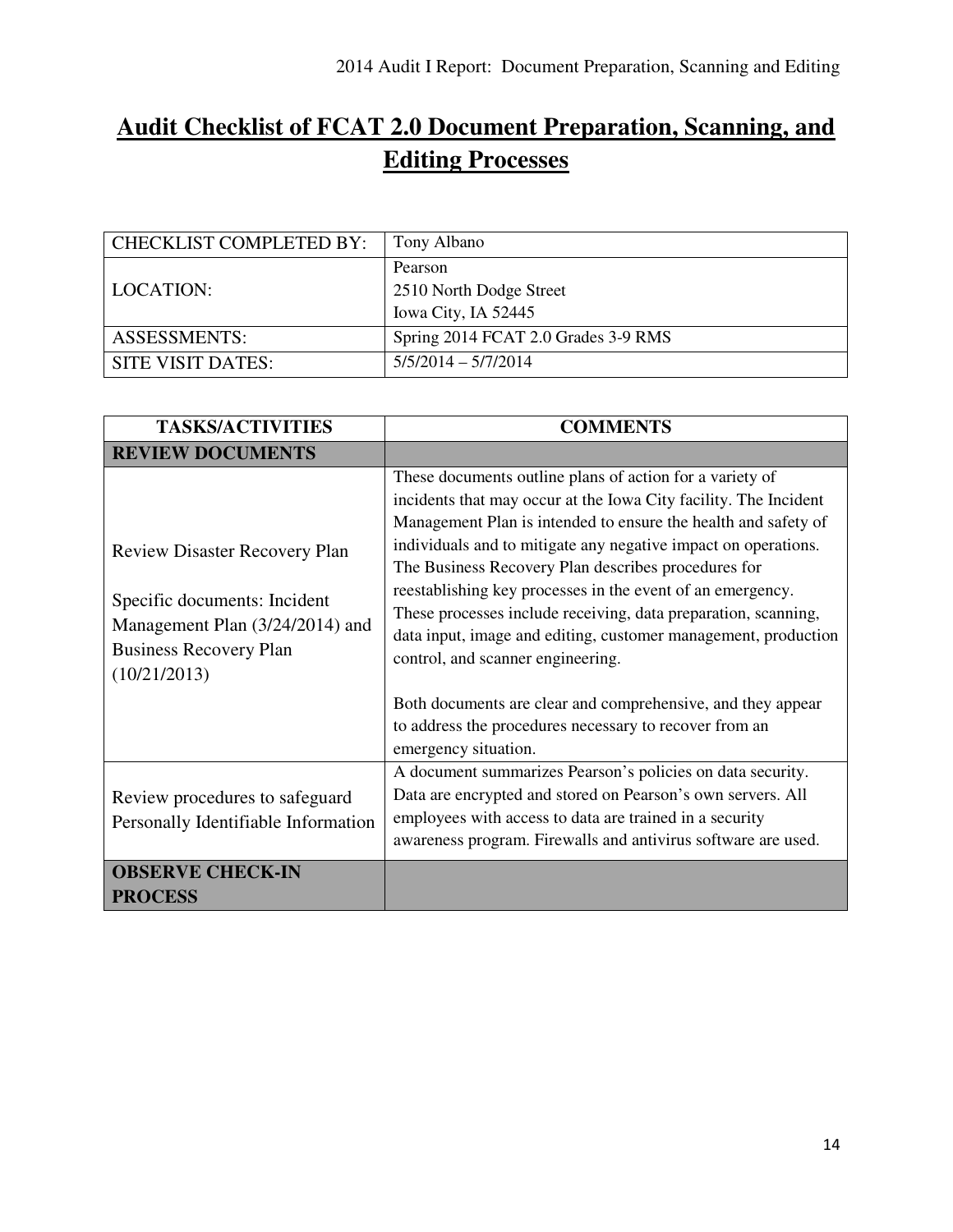|                                                                                                                 | Document processing begins when packaged materials are<br>brought by the shipper directly into a sheltered receiving area.<br>Packages are scanned by barcode upon arrival and are then<br>sorted by testing program. Orders are checked for completeness<br>before being moved to the next stage of processing. Incomplete<br>orders are held on shelves near the receiving area until any<br>remaining packages arrive.                                                                                                                                                                                                                                                                                                                  |
|-----------------------------------------------------------------------------------------------------------------|--------------------------------------------------------------------------------------------------------------------------------------------------------------------------------------------------------------------------------------------------------------------------------------------------------------------------------------------------------------------------------------------------------------------------------------------------------------------------------------------------------------------------------------------------------------------------------------------------------------------------------------------------------------------------------------------------------------------------------------------|
| Observe to-be-scored documents<br>being processed (removed from<br>boxes, dehumidified, palletized,<br>$etc.$ ) | The next stage of processing takes place in a second room,<br>adjacent to the receiving area. This stage involves opening the<br>packages, removing the materials, a quick physical inspection<br>for extraneous documents such as scratch paper, and then<br>loading the materials onto carts in one or more stacks by batch.<br>The side of each stack is marked with an "X" to aid in finding<br>and/or resorting a particular document within a stack once it is<br>removed or in the event that it is dropped. A scanner accuracy<br>sheet is placed on top of each stack, and a batch "header" is<br>placed with each batch to identify its contents. Batches are then<br>taken to a separate room for the next stage of processing. |
|                                                                                                                 | After packages are opened and materials are organized into<br>batches on carts, the carts are taken to a separate climate-<br>controlled room where they stay for a minimum of eight hours<br>before moving on the scanning stage. Moisture levels for each<br>batch are measured and monitored by probing the stacks within<br>a batch. Batches with high moisture content are moved to a<br>separate room where the dehumidifying process can be<br>accelerated. Once a batch reaches a specified level of dryness, it<br>is taken to the scanning room.                                                                                                                                                                                 |
| <b>Review Drop Stack Procedure</b>                                                                              | In the event of a "dropped stack," where a batch or stack of<br>materials is dropped, the materials may need to be reorganized<br>and checked for completeness. Although this appears to be a rare<br>occurrence, there are simple procedures for handling the<br>situation. A full-time employee and the supervisor of Data<br>Preparations carry out these procedures.                                                                                                                                                                                                                                                                                                                                                                   |
|                                                                                                                 | Two safeguards simplify the process of reorganizing a batch.<br>First, the spines of all materials remain on the documents until<br>just before the scanning takes place. As a result, individual<br>documents, e.g., one student's test booklet, remains intact as<br>long as possible, reducing the likelihood that portions of the<br>documents get rearranged or mixed with other documents.<br>Second, each document in a stack, e.g., one student's test<br>booklet, contains a unique identifier on every page of the                                                                                                                                                                                                               |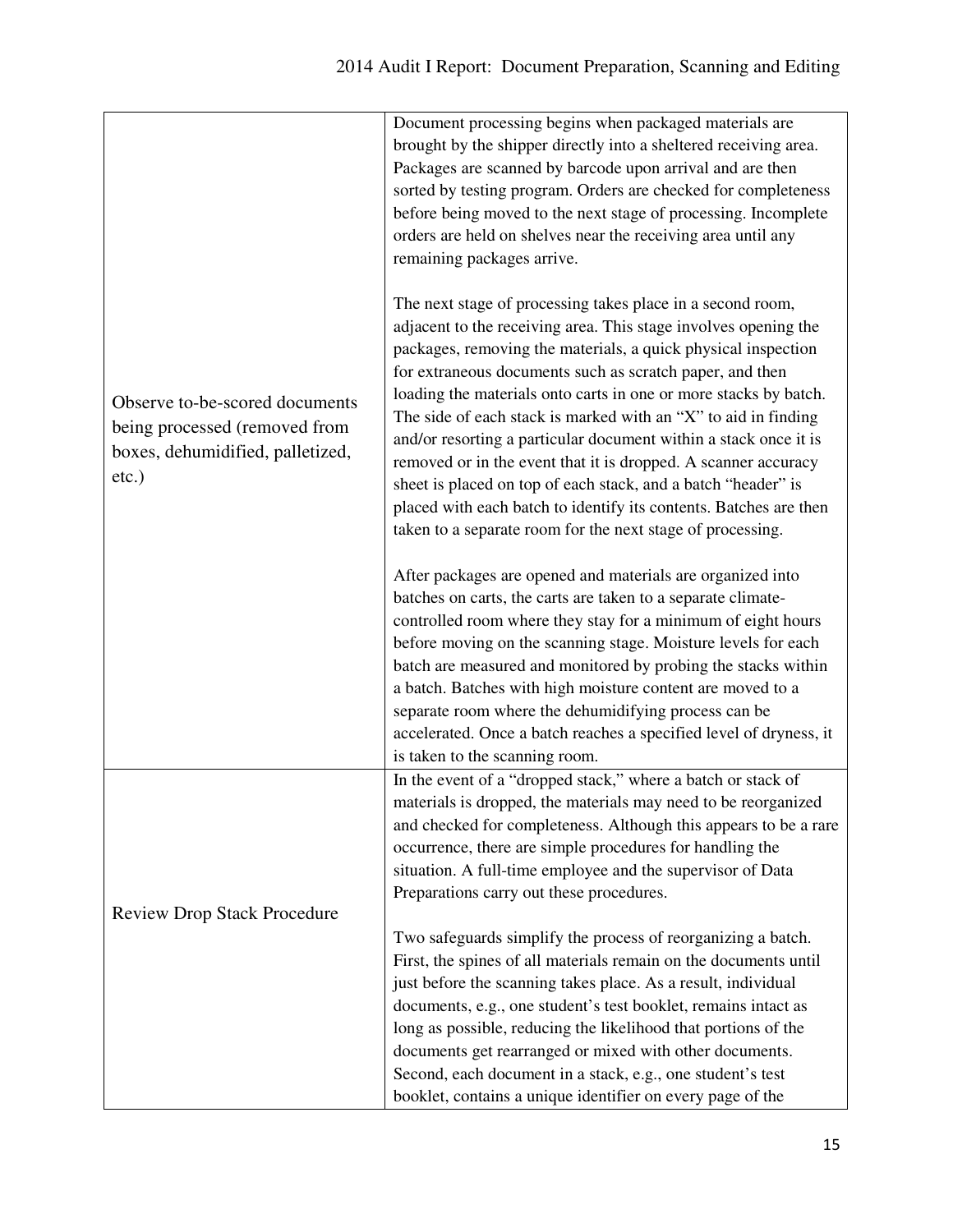|                                     | document called a lithocode, so that the scanner can identify                                                                   |
|-------------------------------------|---------------------------------------------------------------------------------------------------------------------------------|
|                                     | when individual pages are out of order.                                                                                         |
|                                     | A scanner status report was available for FCAT documents                                                                        |
|                                     | scanned up to 5/5. The report included the total number of sheets                                                               |
|                                     | scanned, the rate per hour, the number of pages that needed to be                                                               |
|                                     | adjusted and rescanned, and the number of unscorable                                                                            |
| Review scanner calibration          | demographic pages.                                                                                                              |
| frequency reports                   |                                                                                                                                 |
|                                     | Scanning engineers recalibrate the scanners every 3 million                                                                     |
|                                     | scans. Calibration checks are also performed prior to each batch                                                                |
|                                     | being scanned. If a machine does not pass the calibration check,                                                                |
|                                     | it is put offline until an engineer can recalibrate it.                                                                         |
|                                     | Missing documents, whether entire test booklets or one or more                                                                  |
|                                     | pages for a student's test booklet, would be identified during the                                                              |
|                                     | scanning process, when the number of documents for a given                                                                      |
|                                     | batch does not match the prescribed Ncount on the Document                                                                      |
|                                     | Count Form. During the check-in process, electronic tracking                                                                    |
|                                     | ensures that all packages that arrive in the receiving area are                                                                 |
| Review alert logs and procedures    | entered into the system. If a package is missing, FDOE and the                                                                  |
| to locate missing documents,        | shipper are notified and asked to confirm shipment.                                                                             |
| including FDOE notification         |                                                                                                                                 |
|                                     | If a document or page in a document is found to be physically                                                                   |
|                                     | missing, a blank document/page is put in its place with                                                                         |
|                                     | information about the problem. An alert is sent to coordinators                                                                 |
|                                     | who then determine whether the missing page is critical for<br>scoring and initiate further actions with the goal of recovering |
|                                     | the missing information.                                                                                                        |
| <b>OBSERVE SCANNING</b>             |                                                                                                                                 |
| <b>PROCESS</b>                      |                                                                                                                                 |
|                                     | I observed the comparison process conducted by FDOE and                                                                         |
| Compare scan and post edit files to | compared a few dozen documents myself. The process is simple                                                                    |
| information in answer documents     | and tedious but a good way to confirm that scanning is accurate                                                                 |
|                                     | and complete for a sample of documents.                                                                                         |
| Review alert processes              | No scanning alerts occurred during my visit.                                                                                    |
| Review resolution processes         | No scanning alerts occurred during my visit.                                                                                    |
|                                     | After processing of documents is complete, batches are brought                                                                  |
| Review procedures for storing       | back to the receiving room. Stacks are bound and packaged in                                                                    |
| documents after scanning            | large boxes by batch. Tracking information is recorded for each                                                                 |
|                                     | box, and the batches it contains, so that documents can be easily                                                               |
| (preparations for shipment to       | retrieved if necessary. Boxes are then stored temporarily within                                                                |
| warehouse)                          | the receiving area before being shipped to another warehouse of                                                                 |
|                                     | longer-term storage.                                                                                                            |
| <b>OBSERVE HAND EDITORS</b>         |                                                                                                                                 |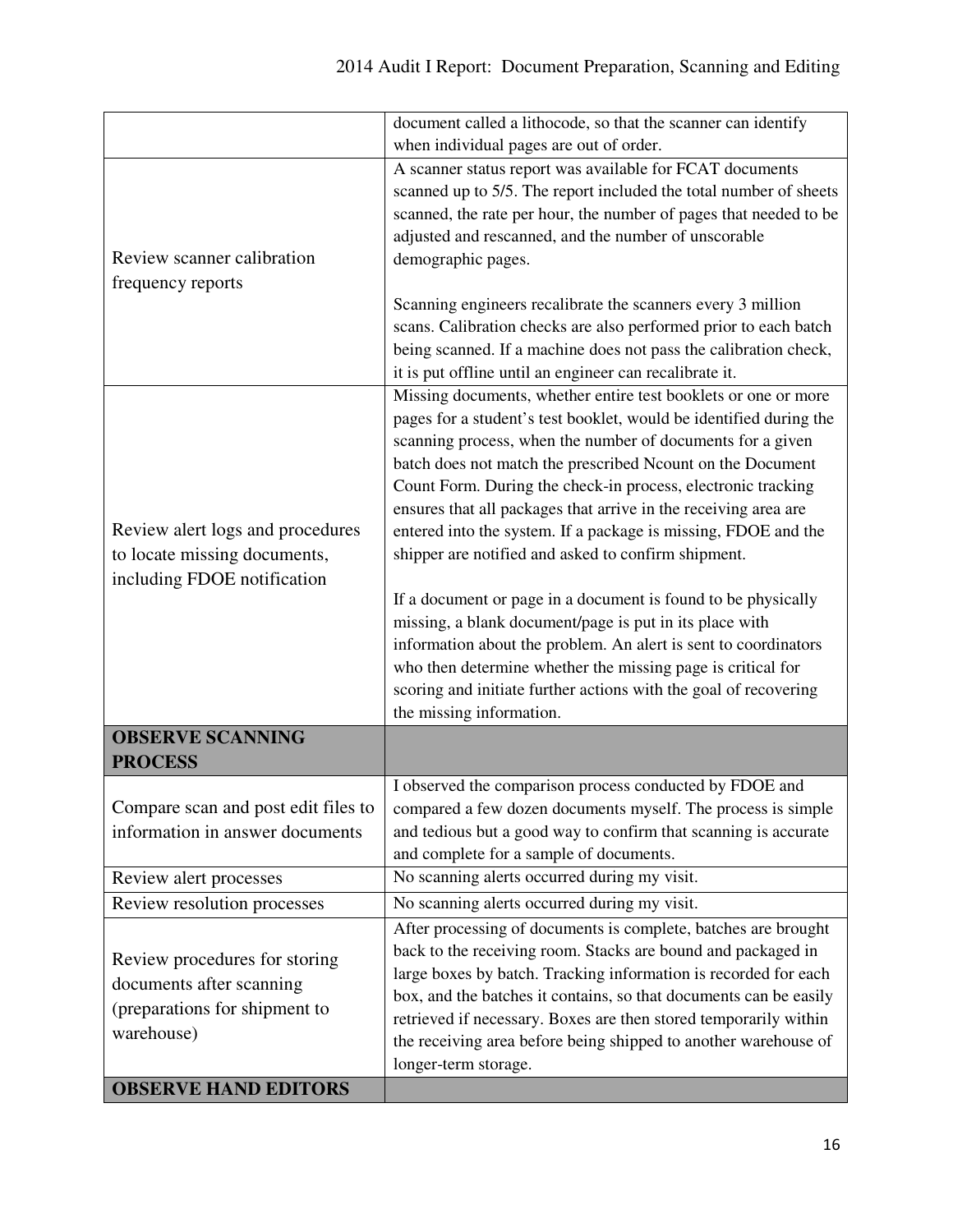| Review training materials and<br>procedures for hand editing of<br>documents that do not scan<br>properly | Procedures for flatbed scanning and hand editing are simple and<br>appear to be effective. If a page does not scan properly during<br>the machine scanning process, an electronic alert is created and<br>the hand-editing team is notified. If the scanner operating the<br>scanning machine identifies the problematic page, it is<br>reoriented in the stack so as to be easily identified by the hand<br>editor. However, this merely facilitates the process. The<br>electronic alert contains a code that can be used to identify the<br>problematic page within the batch and stack. |
|-----------------------------------------------------------------------------------------------------------|---------------------------------------------------------------------------------------------------------------------------------------------------------------------------------------------------------------------------------------------------------------------------------------------------------------------------------------------------------------------------------------------------------------------------------------------------------------------------------------------------------------------------------------------------------------------------------------------|
|                                                                                                           | Hand editing involves two main steps. First, the page is<br>rescanned on the flatbed scanner. The rescanned pages are then<br>viewed electronically by section, and the data presented in each<br>section are verified and manually corrected if necessary.                                                                                                                                                                                                                                                                                                                                 |
|                                                                                                           | Hand editing also involves periodic checks of documents. Data<br>are manually validated, with a visual comparison of the printed<br>copy and scanned results, for roughly one document out of every<br>250.                                                                                                                                                                                                                                                                                                                                                                                 |
| Review procedures for double key-<br>entry (2 people) for item data not<br>scanned                        | Another staff member provides a second check for hand editing<br>of rescanned documents. If there are discrepancies in the data<br>from the two hand editors, an alert is presented to the second<br>hand editor. This procedure seems appropriate for minimizing<br>errors in the hand-editing process.                                                                                                                                                                                                                                                                                    |
|                                                                                                           | One alert occurred for hand editing during my visit. It involved a<br>mismatch between gridded and written information for a<br>student's demographic form. The resolution was simple.                                                                                                                                                                                                                                                                                                                                                                                                      |
| Review alert processes                                                                                    | In general, the person who identifies an alert submits the batch<br>number and any relevant information about the problem to an<br>online system that notifies coordinators of the issue. The alert is<br>then tracked until it is resolved.                                                                                                                                                                                                                                                                                                                                                |
| Review resolution processes                                                                               | I discussed some common alert scenarios and resolutions, like<br>the one described above, with a coordinator. Resolution<br>procedures seem appropriate.                                                                                                                                                                                                                                                                                                                                                                                                                                    |
| <b>OBSERVE TRANSCRIPTIONS</b>                                                                             |                                                                                                                                                                                                                                                                                                                                                                                                                                                                                                                                                                                             |
| Review tracking log for special<br>documents                                                              | The tracking log ensures that each special document is received<br>and processed appropriately. Special documents are received<br>and processed on an individual basis, and the tracking log helps<br>manage the workflow. The progress of a document is tracked<br>through each stage in the receiving and data-entry processes.                                                                                                                                                                                                                                                           |
| Review alert processes                                                                                    | No transcription alerts occurred during my visit.                                                                                                                                                                                                                                                                                                                                                                                                                                                                                                                                           |
| Review resolution processes                                                                               | No transcription alerts occurred during my visit.                                                                                                                                                                                                                                                                                                                                                                                                                                                                                                                                           |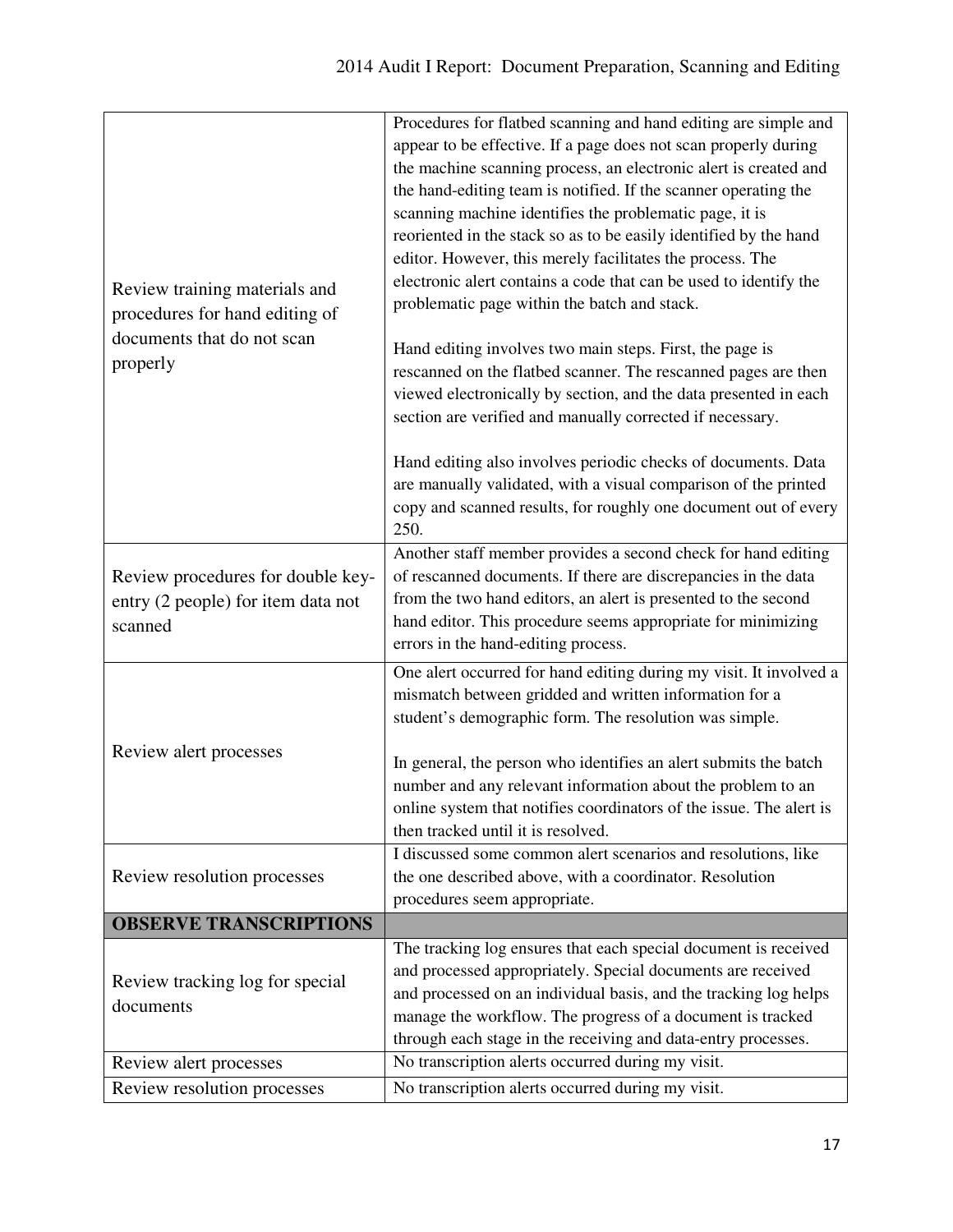|                                                                                  | Training materials for transcribers appear comprehensive. They<br>describe the entire transcription process and include guidelines<br>for commonly encountered scenarios where there may be<br>conflicting information on documents.                                                                                                                                                                                                                                                                                                                       |
|----------------------------------------------------------------------------------|------------------------------------------------------------------------------------------------------------------------------------------------------------------------------------------------------------------------------------------------------------------------------------------------------------------------------------------------------------------------------------------------------------------------------------------------------------------------------------------------------------------------------------------------------------|
| Review training materials and<br>procedures for transcription of LP<br>documents | The transcription process involves hand entering of responses in<br>large-print documents into regular-print documents. A second<br>hand editor then performs a quality-control check. This second<br>check starts with a sample of 80 documents. If no errors are<br>found within these 80 documents, the quality control is<br>complete. If an error is found, additional samples are taken for<br>further quality control. After quality control, the regular-print<br>documents are sent through data processing like any other batch<br>of documents. |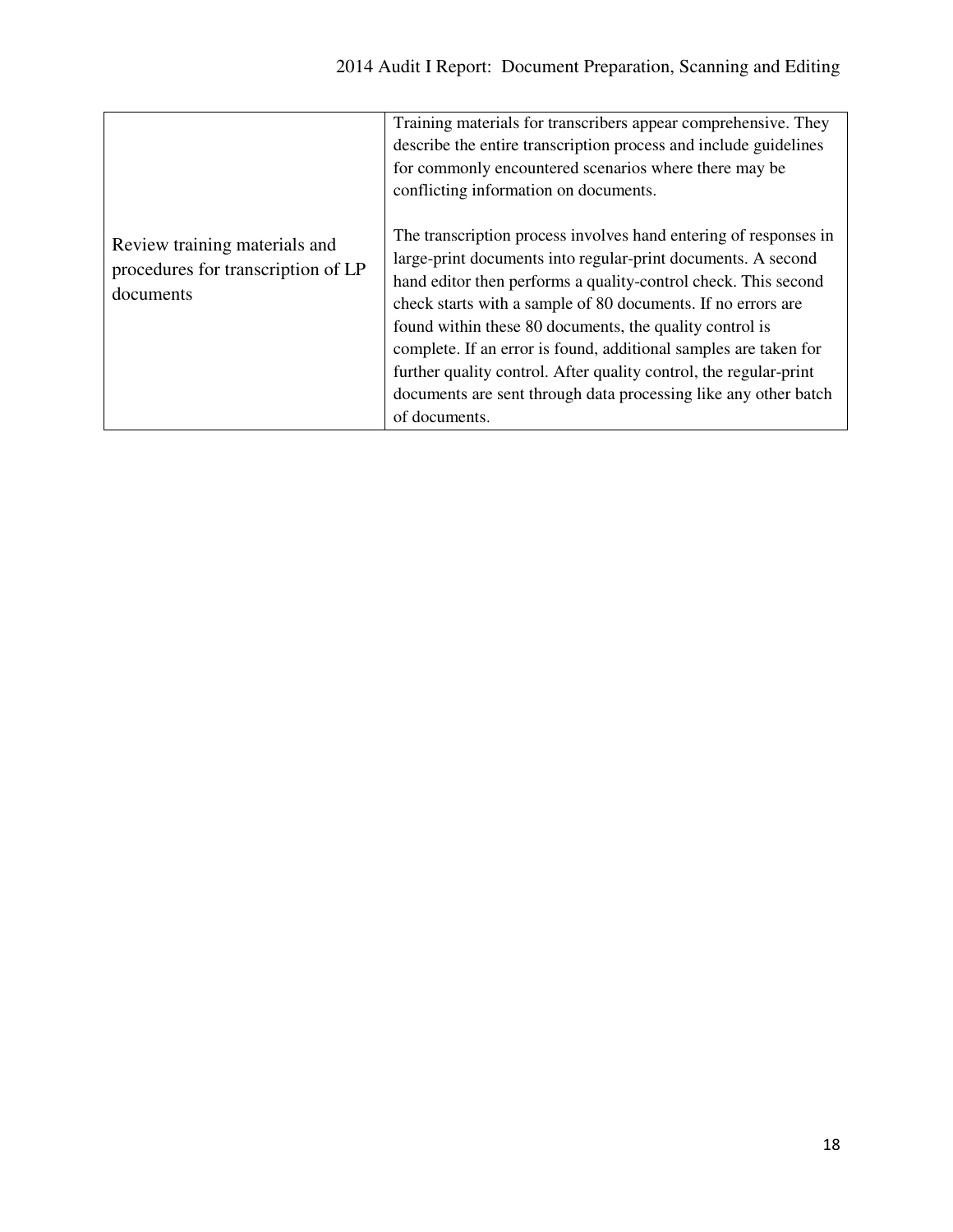## **Audit Checklist of FCAT 2.0 Document Preparation, Scanning, and Editing Processes**

| <b>CHECKLIST COMPLETED BY:</b> | Anja Römhild                         |
|--------------------------------|--------------------------------------|
|                                | Pearson ATR                          |
| LOCATION:                      | 905 W. Howard Lane                   |
|                                | Austin, TX 78753                     |
| <b>ASSESSMENTS:</b>            | Spring 2014 FCAT 2.0 Grades 3-10 RMS |
| SITE VISIT DATES:              | $5/5/2014 - 5/7/2014$                |

| <b>TASKS/ACTIVITIES</b>                                                                                        | <b>COMMENTS</b>                                                                                                                                                                                                                                                                                                                                                                                                                                                                                                                                                                                                                                                                                                                                                                                                                                                                                        |
|----------------------------------------------------------------------------------------------------------------|--------------------------------------------------------------------------------------------------------------------------------------------------------------------------------------------------------------------------------------------------------------------------------------------------------------------------------------------------------------------------------------------------------------------------------------------------------------------------------------------------------------------------------------------------------------------------------------------------------------------------------------------------------------------------------------------------------------------------------------------------------------------------------------------------------------------------------------------------------------------------------------------------------|
| <b>REVIEW DOCUMENTS</b>                                                                                        |                                                                                                                                                                                                                                                                                                                                                                                                                                                                                                                                                                                                                                                                                                                                                                                                                                                                                                        |
| <b>Review Disaster Recovery Plan</b>                                                                           | This document pertains to the Iowa City Pearson facility, which<br>houses the Pearson data center.                                                                                                                                                                                                                                                                                                                                                                                                                                                                                                                                                                                                                                                                                                                                                                                                     |
| Review procedures to safeguard<br>Personally Identifiable Information                                          | All Pearson employees are required to sign a confidentiality<br>agreement upon hiring. Further instructions on information<br>security are provided in the Pearson employee handbook.<br>Pearson also maintains a Global Information Security Policy<br>document that includes a section on Personal Information/Data.<br>The section addresses policies and requirements concerning data<br>privacy/protection, data access and viewing, data encryption,<br>non-disclosure of business or personal data, and destruction and<br>disposal of personal data. Pearson uses a secure FTP server for<br>communication and exchange of documents with FDOE.                                                                                                                                                                                                                                                |
| <b>OBSERVE CHECK-IN</b>                                                                                        |                                                                                                                                                                                                                                                                                                                                                                                                                                                                                                                                                                                                                                                                                                                                                                                                                                                                                                        |
| <b>PROCESS</b>                                                                                                 |                                                                                                                                                                                                                                                                                                                                                                                                                                                                                                                                                                                                                                                                                                                                                                                                                                                                                                        |
| Observe to-be-scored documents<br>being processed (removed from<br>boxes, de-humidified, palleted,<br>$etc.$ ) | I observed the check-in process of Grades 4-10 FCAT test<br>documents on Monday morning. A large number of shipping<br>pallets with boxes of test documents had already been unloaded<br>and were awaiting sorting and repalleting. A Pearson employee<br>sorted the boxes pertaining to each school and placed them on a<br>new pallet. Boxes were scanned to register receipt and to link<br>them to a pallet tag. Information about the sending school<br>district and school, the test program (Florida), and receipt<br>information is recorded in the inbound label system. A small<br>number of incomplete shipments were placed in a holding area<br>awaiting the arrival of the remaining boxes or processing by the<br>Pearson program team. Pearson staff members monitor receipt<br>of the expected number of boxes via the inbound label report<br>and the work-in-progress (WIP) report. |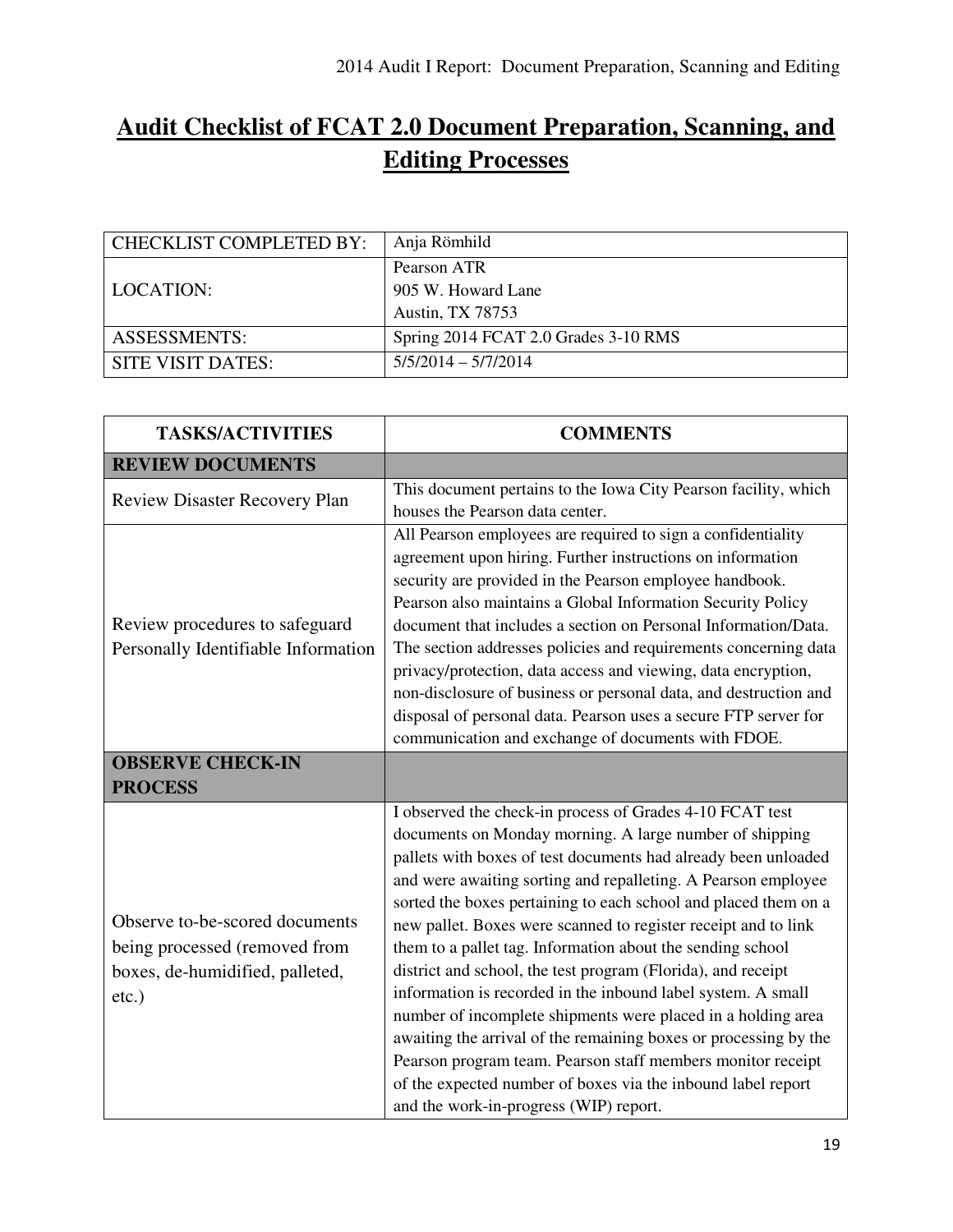| <b>Review Drop Stack Procedure</b>                                                              | Dropped stacks of test documents are always brought to the<br>attention of senior project management team members. Only<br>senior members reassemble dropped stacks based on project<br>specifications and by using a variety of document information<br>sources. Incidents of dropped stacks are documented in an<br>incident report.<br>The scanner calibration frequency reports were not reviewed                                                                                                                                                                                                                                                                                                                                                                                                                                                                                                                                                                                                                                                                                                                                                                                                                                                                                                                                                                                                                                                                                                                                                                                                                                                                                                                          |
|-------------------------------------------------------------------------------------------------|--------------------------------------------------------------------------------------------------------------------------------------------------------------------------------------------------------------------------------------------------------------------------------------------------------------------------------------------------------------------------------------------------------------------------------------------------------------------------------------------------------------------------------------------------------------------------------------------------------------------------------------------------------------------------------------------------------------------------------------------------------------------------------------------------------------------------------------------------------------------------------------------------------------------------------------------------------------------------------------------------------------------------------------------------------------------------------------------------------------------------------------------------------------------------------------------------------------------------------------------------------------------------------------------------------------------------------------------------------------------------------------------------------------------------------------------------------------------------------------------------------------------------------------------------------------------------------------------------------------------------------------------------------------------------------------------------------------------------------|
| Review scanner calibration<br>frequency reports                                                 | during the site visit. Blue dot scanning was performed on April<br>25, 2014. No scanner calibration related alerts were issued while<br>I was on site.                                                                                                                                                                                                                                                                                                                                                                                                                                                                                                                                                                                                                                                                                                                                                                                                                                                                                                                                                                                                                                                                                                                                                                                                                                                                                                                                                                                                                                                                                                                                                                         |
| Review alert logs and procedures<br>to locate missing documents,<br>including FDOE notification | At the time of the site visit, no test documents had been recorded<br>as missing. The Pearson program team uses a variety of internal<br>reports, including the inbound label report and WIP report as<br>well as the Materials Return List provided by schools/districts to<br>resolve incidents of missing documents.                                                                                                                                                                                                                                                                                                                                                                                                                                                                                                                                                                                                                                                                                                                                                                                                                                                                                                                                                                                                                                                                                                                                                                                                                                                                                                                                                                                                        |
| <b>OBSERVE SCANNING</b><br><b>PROCESS</b>                                                       |                                                                                                                                                                                                                                                                                                                                                                                                                                                                                                                                                                                                                                                                                                                                                                                                                                                                                                                                                                                                                                                                                                                                                                                                                                                                                                                                                                                                                                                                                                                                                                                                                                                                                                                                |
| Compare scan and post-edit files to<br>information in answer documents                          | I verified the scan record accuracy of a small sample of 31<br>Grade 3 Reading responses. The student responses were<br>compared to the scan files. All item responses were correctly<br>recorded. Some erasures that left dark marks meeting a specific<br>intensity threshold on the document were also identified by the<br>scanner and correctly recorded as an erasure. One of the test<br>documents included an unscorable page. The item responses<br>from that page were correctly recorded as missing in accordance<br>with the scan program requirements. In a different test<br>document, one incident of a multigrid occurred in the test group<br>code field; that is, the student marked two bubbles in one data<br>field. Although neither mark constituted an erasure, the scan<br>program applied the erasure rule and recorded only the darker<br>mark. Unlike item responses, there was no erasure field in the<br>scan file to identify that a second mark was present.<br>Although the application of the erasure rule in this particular<br>incident is likely of no consequence to the student, the incident<br>raises a concern that the application of the erasure rule without<br>recording the erasure value could have unintended consequences<br>in other data fields that are not item responses. To the extent that<br>a multigrid in those data fields triggers an alert to the hand-<br>editing team, which can then work to resolve the discrepancy,<br>the incidence is of little consequence. However, it is unclear that<br>multigrids would always trigger an alert. For that reason, an<br>investigation into the impact of this rule on student demographic<br>data may be worthwhile. |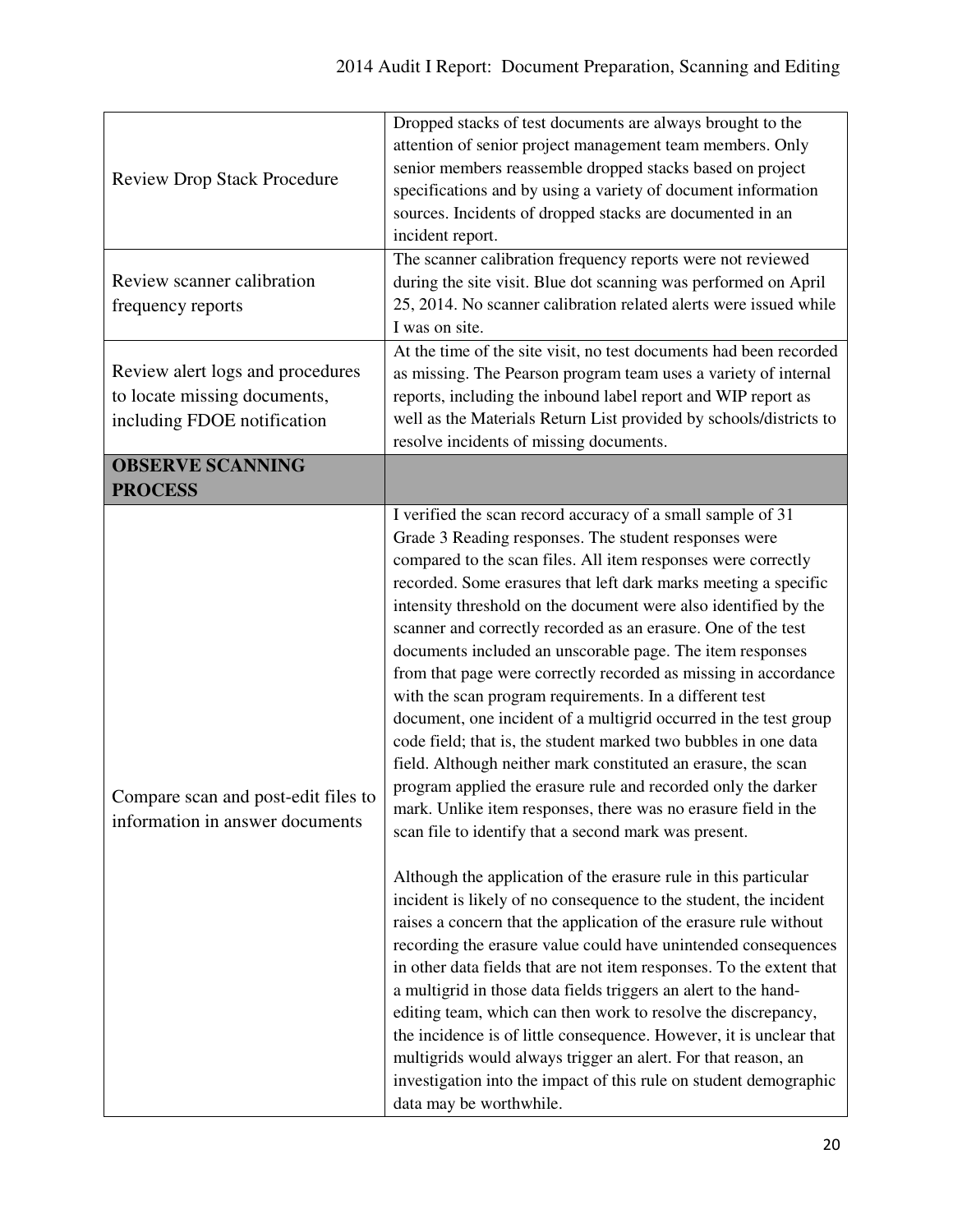|                                | No scanning-related alerts were observed during the site visit.<br>Some scanning issues are addressed during blue dot scanning |
|--------------------------------|--------------------------------------------------------------------------------------------------------------------------------|
|                                | when scanners are calibrated on a subset of test documents from                                                                |
|                                | early return school districts.                                                                                                 |
|                                |                                                                                                                                |
| Review alert processes         | During live scanning, a team of two senior product support                                                                     |
|                                | technicians monitors all incidents of scanning problems,                                                                       |
|                                | including incidents of damaged or soiled documents, dropped                                                                    |
|                                | stacks, or other issues resulting in unscorable documents. The                                                                 |
|                                | team alerts scan engineers and program team members if needed                                                                  |
|                                | for resolution.                                                                                                                |
|                                | For issues concerning calibration of scanning and slitting                                                                     |
|                                | machinery, a team of scan engineers stands by to determine                                                                     |
|                                | possible adjustments to the equipment. Other scanning-related                                                                  |
|                                | issues are addressed by the Pearson program team or the team of                                                                |
| Review resolution processes    | senior product support technicians. When a problem originates                                                                  |
|                                | at the document preparation or receiving station, then the                                                                     |
|                                | affected test documents may be sent back to those stations to                                                                  |
|                                | remedy the issue. Some scanning-related issues such as torn or                                                                 |
|                                | damaged documents may be delegated to hand editing for                                                                         |
|                                | resolution.                                                                                                                    |
|                                | After processing, intact batch carts are moved to the receiving                                                                |
|                                | and warehouse area. A Pearson employee verifies information                                                                    |
|                                | on the cart and the number of expected stacks on the cart. Stacks                                                              |
| Review procedures for storing  | are then strapped and loaded into a Gaylord in the same order in                                                               |
| documents after scanning       | which they were placed on the batch cart. A Gaylord Item Serial                                                                |
| (preparations for shipment to  | Number is assigned, linking the stacks to a particular Gaylord.                                                                |
| warehouse)                     | Gaylords are stored on site in a warehouse hall where they                                                                     |
|                                | remain for up to two years or for an agreed-upon time period.                                                                  |
|                                | The Gaylord location in the warehouse is recorded in the Oracle                                                                |
| <b>OBSERVE HAND EDITORS</b>    | tracking database.                                                                                                             |
|                                |                                                                                                                                |
|                                | Documents that do not scan properly are flatbed scanned by a<br>Pearson employee during the hand-editing process. Flatbed      |
|                                | scanning requires running an initial diagnostics program using a                                                               |
|                                | diagnostic sheet to ensure proper calibration of the scanner. The                                                              |
| Review training materials and  | operator locates the to-be-scanned document page on the batch                                                                  |
| procedures for hand editing of | cart and checks that various document codes, including the                                                                     |
| documents that do not scan     | print-after-scan number, match system records. Prior to                                                                        |
| properly                       | scanning, the operator may resolve some common scanning                                                                        |
|                                | issues, for example, by properly marking timing tracks on the                                                                  |
|                                | sheet. For other scanning issues, the operator alerts lead or                                                                  |
|                                | senior program team members. After scanning, the operator                                                                      |
|                                | reviews the correct placement of image clips on the scanned                                                                    |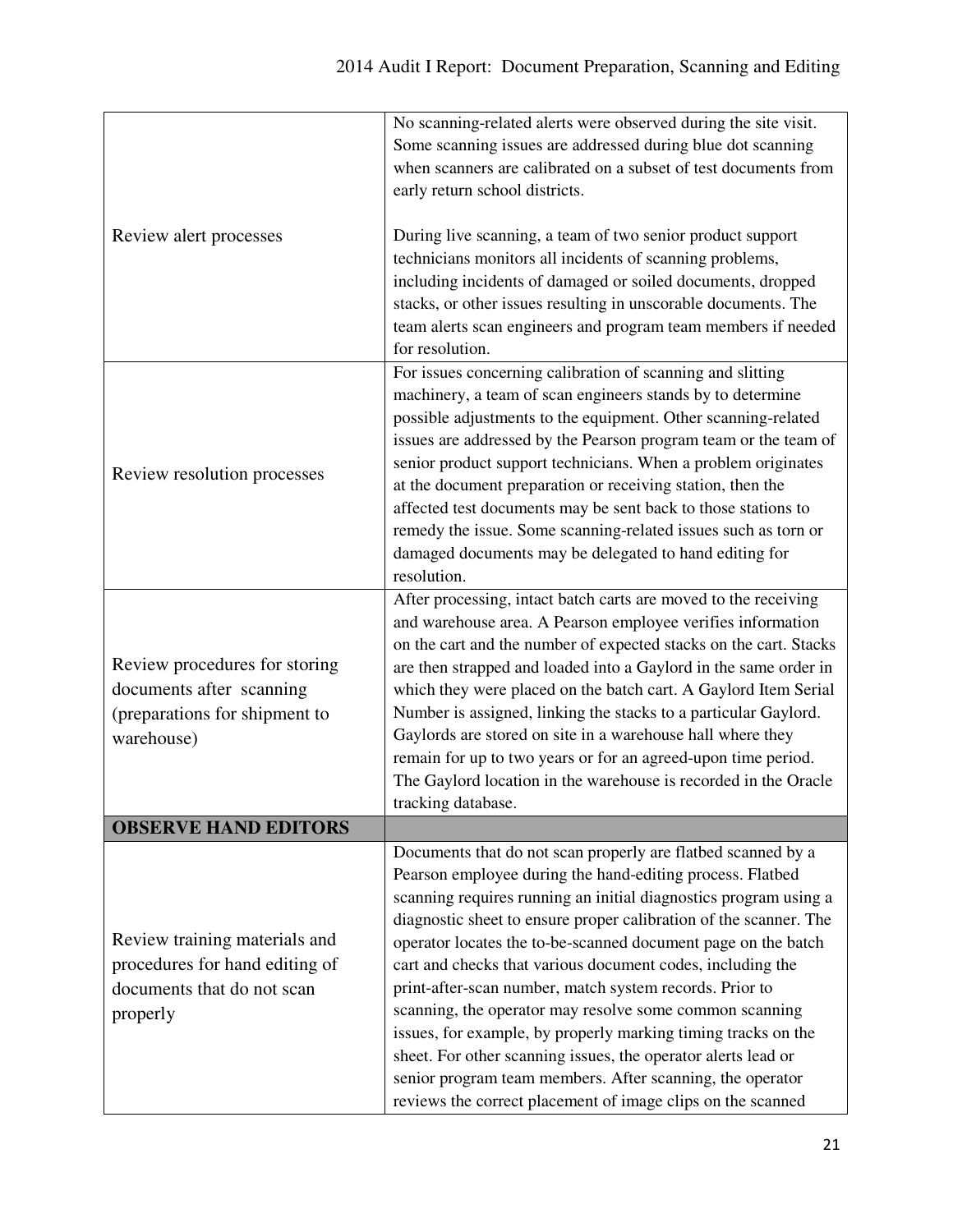|                                                                                      | page.                                                                                                                                                                                                                                                                                                                                                                                                                                                                                                                                                                                                                                                       |
|--------------------------------------------------------------------------------------|-------------------------------------------------------------------------------------------------------------------------------------------------------------------------------------------------------------------------------------------------------------------------------------------------------------------------------------------------------------------------------------------------------------------------------------------------------------------------------------------------------------------------------------------------------------------------------------------------------------------------------------------------------------|
| Review procedures for double key-<br>entry (two people) for item data<br>not scanned | Missing or erroneously scanned data are key-entered by two<br>Pearson editors. The editor reviews the image clip and key-<br>enters the information. A second editor (verifier) also reviews<br>the image clip and key-enters the information. Should there be a<br>discrepancy with the first key-entry, a third editor (resolution)<br>resolves the discrepancy by key-entering the data, which<br>overrides the mismatched value. Should the third editor's entry<br>not match either of the previous entries, the third editor's entry<br>overrides both previously entered values.<br>Student responses to test items were generally not edited unless |
|                                                                                      | a test document was unscannable. Then the hand-editing team<br>double key-enters the item responses as described above.                                                                                                                                                                                                                                                                                                                                                                                                                                                                                                                                     |
| Review alert processes                                                               | Missing or duplicate document pages, multigrid student<br>responses, unresolved Ncount discrepancies, and invalid scan<br>values identified during the quality-control check are brought to<br>the attention of lead or senior editing and program team staff.<br>The Austin facility uses TeamTrack to submit alerts that issue<br>notifications to lead and senior program team staff.<br>I reviewed the alert log for hand-editing issues during the site<br>visit. The majority of alerts dealt with Ncount discrepancies<br>(e.g., number of actual documents behind a Document Count<br>Form) and missing or incorrect pre-ID information.            |
| Review resolution processes                                                          | When an alert is issued, lead and senior program team members<br>are notified through TeamTrack. Depending on the issue,<br>program team members may use a variety of tools and reports,<br>including PearsonAccess; the WIP report; and information from<br>schools, school districts, and FDOE to resolve data<br>discrepancies. I reviewed an alert log pulled on the second day<br>of my visit (May 6, 2014). I found that most issues on the log<br>had been resolved. All alerts were adequately reported on the<br>log.                                                                                                                              |
| <b>OBSERVE TRANSCRIPTIONS</b>                                                        |                                                                                                                                                                                                                                                                                                                                                                                                                                                                                                                                                                                                                                                             |
| Review tracking log for special<br>documents                                         | The Austin facility does not process special documents.<br>However, when, on occasion, special documents are received by<br>the facility, program team members inspect the contents of the<br>packages completely before repacking and sending the materials<br>to the Iowa City facility. Shipping and delivery dates are<br>tracked, and an email alert is sent to Iowa City.                                                                                                                                                                                                                                                                             |
| Review alert processes                                                               | Not applicable.                                                                                                                                                                                                                                                                                                                                                                                                                                                                                                                                                                                                                                             |